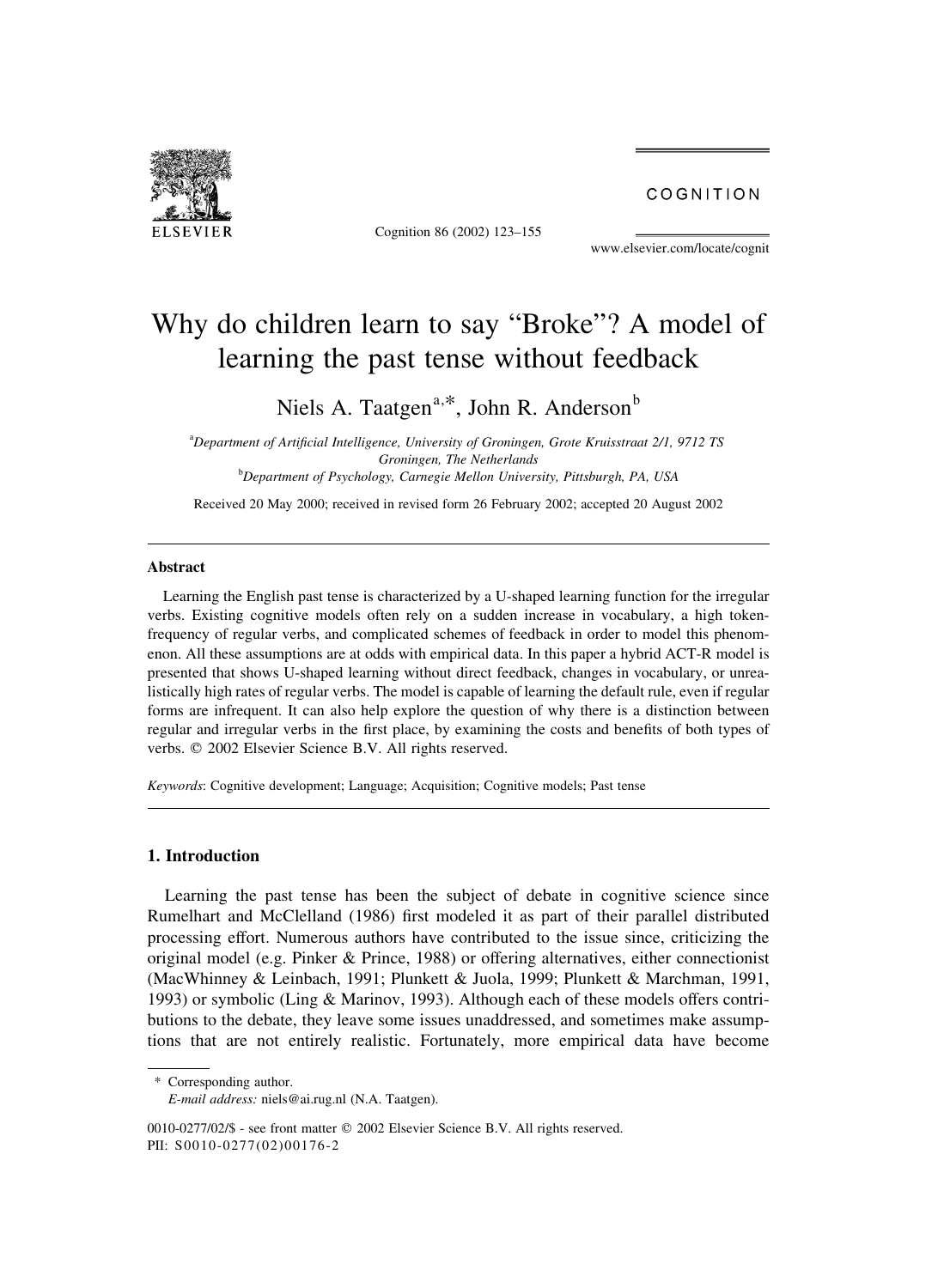available on the topic, mainly through a detailed review of the available data by Marcus et al. (1992).

One of the main topics in learning the past tense is U-shaped learning. Traditionally, three stages are distinguished. In the first stage, when the child starts using past tenses, irregular verbs are used correctly. In the second stage, the child develops a sense for the regularity in regular past tenses. As a consequence, it will now sometimes construct past tenses of irregular verbs in a regular way (e.g. *go-goed* as opposed to *go-went*). In the third stage, this overregularization diminishes until performance is without errors. Since performance on irregular verbs is worst in the second stage, the performance curve has a Ushape, hence the name of the phenomenon. The interesting question is what causes this Ushape.

One account focuses on a dual-representation of knowledge: on the one hand past tenses are memorized as separate cases and on the other hand a rule is learned that can produce regular past tenses (Marcus et al., 1992; Pinker & Prince, 1988). According to the dual-representation explanation, in the first stage only separate cases are memorized. This means that in the first stage producing past tenses is only partially successful, because if a past tense has not been memorized it cannot be reproduced. This changes in the second stage, because at that moment the regular rule is learned. The regular rule can produce a past tense for any verb, although this may be an incorrect one. These incorrect past tenses, overgeneralizations, slowly disappear as more correct examples are learned, and a gradual transition to stage 3 is made. An important aspect of the theory, the blocking mechanism, states that the regular rule is applied unless an exception can be retrieved from memory. By assuming that the process of memory retrieval is noisy and occasionally fails to retrieve an irregular past tense, the U-shape can be explained. To summarize: in stage 1, broke is produced when retrieval is successful, and unsuccessful retrievals go undetected. In stage 2, successful retrievals still produce broke, but unsuccessful retrievals now result in the application of the rule, producing breaked. In stage 3 the memory trace for broke is strong enough to always block the rule.

The dual-representation explanation leaves a number of questions. How is the regular rule learned? Why is retrieving of examples the dominant strategy, so that it can block the application of rules? This is certainly not a general cognitive principle, as in many cases the cognitive systems strives for generalization.

The single-representation explanation only uses a single representational system, usually a neural network, to explain past-tense learning. In this explanation, U-shaped learning is mainly initiated by changes in vocabulary size. When the vocabulary is still small, the network is large enough to accommodate separate cases, but as the vocabulary grows the need for regularization increases. At some point during the learning, the network shifts its weights to support regularization, but needs some time to properly integrate this with the exceptions, causing the U-shape. The single-representation explanation has a number of problems as well. In order to get the desired behavior, certain assumptions have to be made about the input, more specifically about the growth of the vocabulary. Unfortunately, there is little evidence for these assumptions in actual data, requiring an additional assumption about the distinction between *input* (the raw input from the environment) and *uptake* (what the child actually processes). A final issue is the problem of feedback. Children generally receive no feedback on the syntactic correctness of the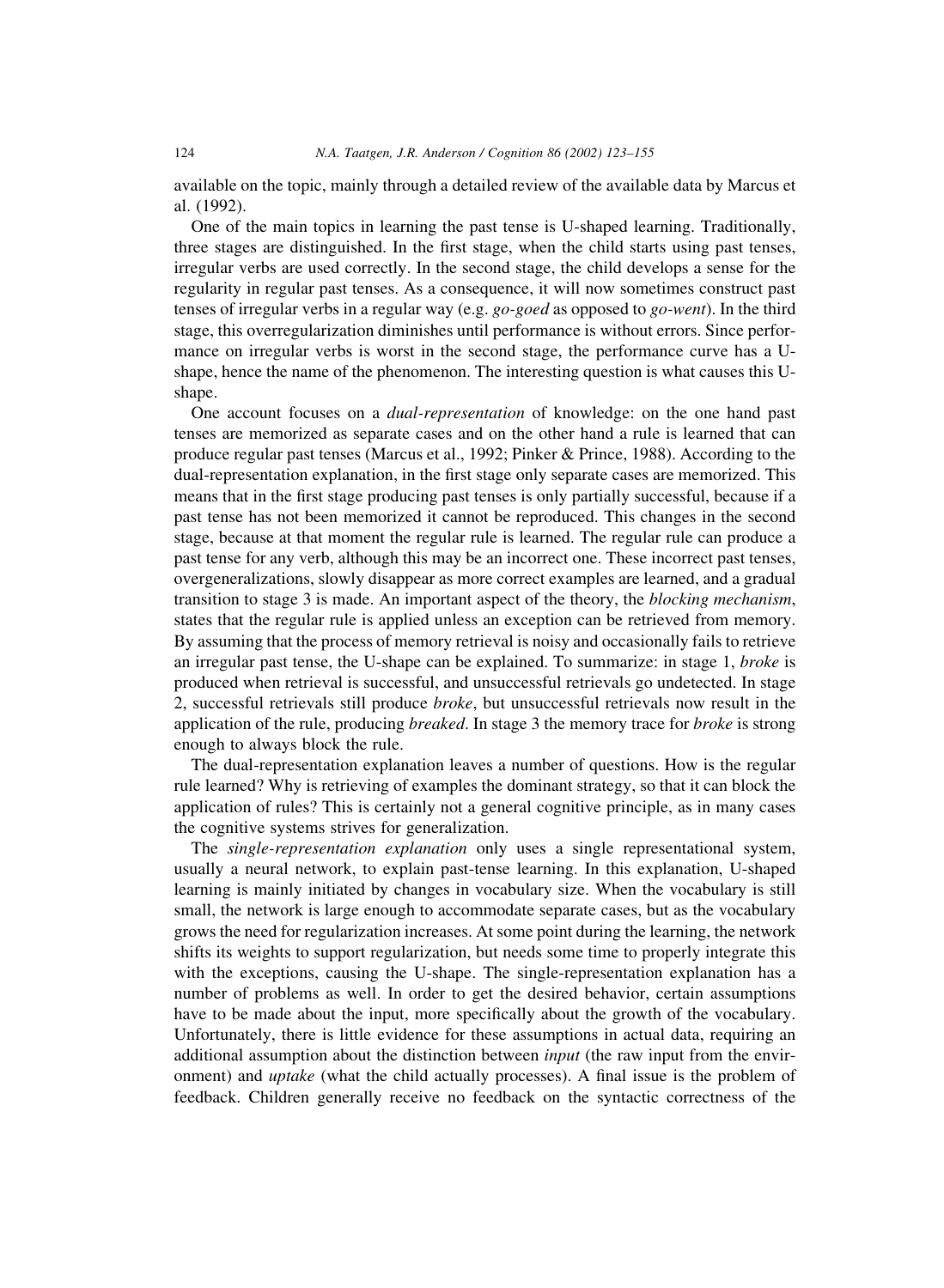language they produce, but most network models need the correct answer in order to adjust their weights. Additional assumptions are needed to explain this source of information.

The model that we will present here is based on dual-representation theory. It offers a mechanism that enables the model to learn the regular rule. Also, it is able to learn that blocking is a good strategy in past-tense generation, which is usually just assumed in dualrepresentation theory.

## 1.1. What are the facts that need to be explained?

In the remainder of the article we will examine *models* of learning the past tense. A model is an instantiation of the theory that actually goes through the process of learning the past tense, producing learning behavior that can be tested against empirical facts. The main fact we are focusing on is U-shaped learning. The main criterion for a U-shape is specified in the three stages outlined above. Researchers have however identified a number of additional aspects related to the U-shape that serve as important criteria to test theories.

A first aspect of the regular rule in English is that it is a default rule. This is characterized by the fact that, given an unknown verb, people tend to use a regular past tense. Also, words from foreign languages are regularized, as are denominal verbs, nouns that are used as verbs (Marcus, Brinkman, Clahsen, Wiese, and Pinker (1995) list 21 different circumstances in which the default rule is applied).

A second aspect of the regular rule is the role of frequency. In the English past tense, regular verbs have a high *type-frequency*: most of the verbs are regular. However, although there are only few irregular verbs, they tend to be used very often. As a consequence, the token-frequency of regular verbs, how often regular verbs occur in spoken or written speech, is actually much lower. Despite the fact that there are many more regular verbs (type-frequency), their occurrence (token-frequency) is about 25–30% of all verbs used. A model of the past tense should be able to learn the past tense, and exhibit U-shape learning behavior, given these input distributions.

The English past tense is not the only example of inflection in which there is a default rule and a set of exceptions. A model of the past tense should be able to account for other cases as well. An interesting case is the German plural (Clahsen, Rothweiler, Woest, & Marcus, 1992). The regular German plural has both a low type-frequency (no more than 10%) and a low token-frequency (no more than 5%). Despite these low frequencies, it has many properties of a default rule (Marcus et al., 1995). Although this view has not remained unchallenged (Hahn & Nakisa, 2000; Plunkett & Nakisa, 1997), it stresses the need for models of regular and irregular inflection to be able to learn default rules based on low frequencies.

A third aspect is a property of language acquisition in general: parents generally do not give children adequate feedback regarding syntactical errors (Pinker, 1984). Children therefore perceive correct past tenses as they are used by their parents and others, but do not receive feedback on their own production. This aspect is important for an explanation of the transition from overgeneralization to correct behavior. In general, repetition reinforces behavior, so why does a child instead abandon a certain behavior (overgeneralization), if it receives no feedback on its incorrectness?

A fourth issue is the question whether or not the onset of overregularization is driven by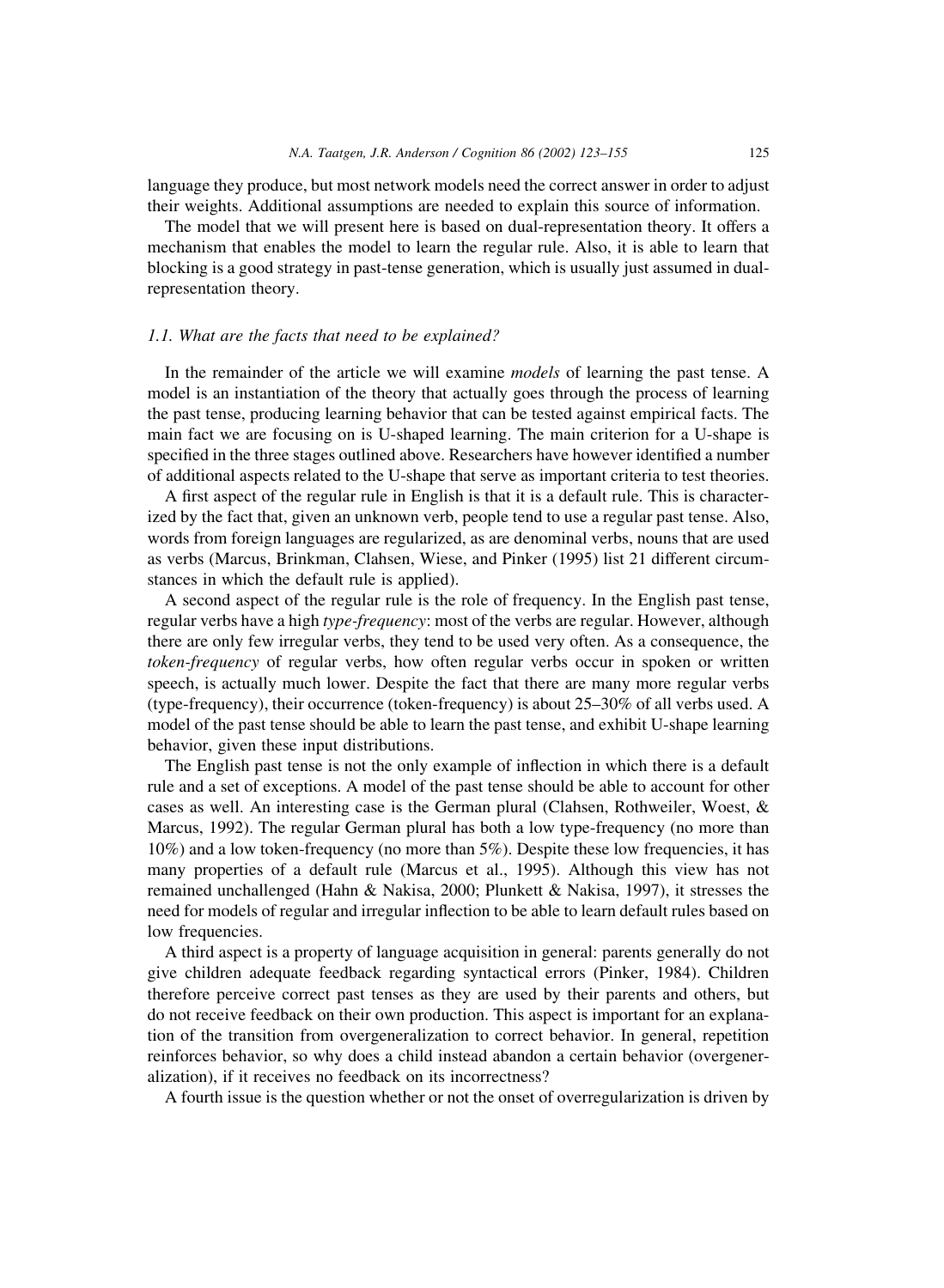the growth of the vocabulary, in the sense that a certain "critical mass" is needed before generalization becomes worthwhile, or whether overregularization is independent of vocabulary. The strongest indication for the critical mass hypothesis would be when a sudden increase in vocabulary size coincides with the onset of overregularization. Marcus et al. (Marcus, 1996; Marcus et al., 1992) found no such coincidences in their data. Marchman and Bates (1994), in another empirical study, didn't find such coincidences either, as they just found a linear increase in vocabulary size. They did however find a slightly weaker indication for the critical mass hypothesis. They found a non-linear relation between the size of the vocabulary and the number of irregular verbs that were inflected for the past tense, both correct and overregularized: the number of types inflected grows faster as the vocabulary becomes larger. The fact that the relation is non-linear can be interpreted as some support for the critical mass hypothesis.

A final issue is the question of why there is a distinction between irregular and regular verbs in the first place. Why are not all verbs either regular or irregular? Perhaps this has something to do with the fact that the child has to learn to use the past tense without getting feedback on its own production. As a consequence, it has to invent its own grammar based on positive examples. Maybe there is something about language use that encourages the development of regular and irregular verbs which would occur even in the total absence of any feedback (Hare and Elman (1995) investigate this issue as well, using a slightly different method).

# 1.2. Overview of the Adaptive Control of Thought, Rational (ACT-R) model

The model we will present here uses several strategies to produce past tenses. The model starts out with three strategies: retrieval, analogy and the zero strategy, and later learns a fourth strategy, the regular rule. The retrieval strategy tries to produce a past tense by recalling an example of inflecting the word from memory. The successfulness of this strategy depends on the availability of examples. The analogy strategy recalls an arbitrary example of a past tense from memory, and tries to use this as a basis for analogy. Analogy will only succeed if it can find a pattern in the example that is applicable to the current word. The zero strategy (or do-nothing strategy) always succeeds, as it does not attempt any inflection at all. Associated with each strategy is the expected outcome of that strategy. The estimate for expected outcome is continuously updated on the basis of experiences of how much effort it takes to use a strategy. The strategy with the highest expected outcome has the highest probability of being tried first, and if it fails other strategies can be attempted. The fourth strategy, the regular rule, is learned on the basis of the analogy strategy. By substituting an example of regular inflection into the rules that implement analogy, the regular rule is obtained. It takes some time for the regular rule to surface because new rules can only be learned when the parent rules have sufficient experience and because the new rule starts out with a relatively low expected outcome and first has to prove itself.

The U-shaped learning can be explained by the dynamics of the expected outcomes of the different strategies, the introduction of the regular-rule strategy, and the increased availability of examples of past tenses in memory. The assumption of the model is that it both perceives (correct) past tenses in the environment, and produces them itself. The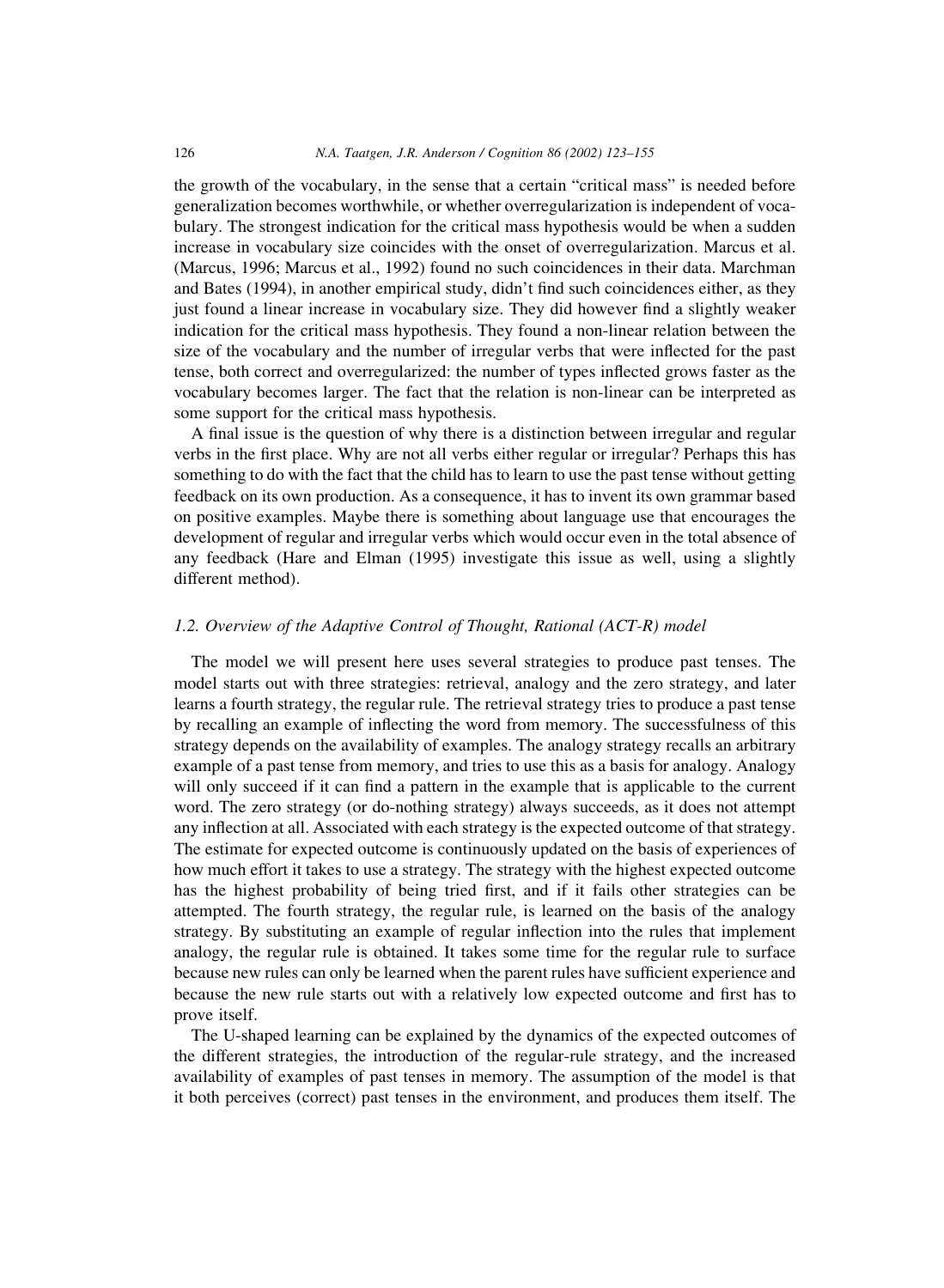model receives no feedback on its own production, except internal feedback on the effort associated with producing it. During stage 1 the main strategies are retrieval and donothing. Retrieval, if it succeeds, will generally produce correct irregular verbs, while do-nothing produces undetectable errors that are not counted. Performance on irregular verbs will therefore be near 100% correct. Shortly after the regular rule is learned, the transition to stage 2 begins. An important aspect of the model is that the regular rule will not dominate the retrieval strategy, because irregular past tenses have certain advantages over regular past tenses. Although the expected outcome of the regular rule will remain lower than the retrieval strategy, whenever a retrieval fails to find an example the regular rule is applied. This produces overregularization errors in irregular verbs, especially in low-frequency verbs. As the model learns more and more correct past tenses (and occasionally incorrect past tenses due to its own production errors), the retrieval strategy eventually completely dominates the regular-rule strategy, resulting in stage 3 performance.

The mechanisms that produce the model's behavior are part of the ACT-R cognitive architecture (Anderson & Lebiere, 1998) that have been separately developed and tested in non-linguistic research.

# 1.3. An overview of some of the existing models

The first model of learning the past tense was by Rumelhart and McClelland (1986). It consisted of a two layer feed-forward network that performed surprisingly well on the task. Although it produced U-shaped behavior, it did have some severe problems. One of the main criticisms (see also Pinker & Prince, 1988) is that the onset of the U-shape corresponds to a change in vocabulary from ten to 420 verbs, a sudden jump in vocabulary that cannot be justified. MacWhinney and Leinbach (1991) tried to address many of the criticisms of Pinker and Prince using a three-layer back-propagation model, but lost part of the U-shaped learning in the process. Their model wasn't able to exhibit stage 1 behavior: correct behavior before the onset of overregularization. Plunkett and Marchman (1991) introduced the notion of *micro U-shaped learning*, the fact that overregularization is a phenomenon at the level of individual words instead of being attributable to global stagewise development. Although their model, also a three-layered network, produced such micro U-shapes, it did not produce global U-shaped learning. Their later update of the model (Plunkett & Marchman, 1993) did produce this global U-shape. One of the problems for the network models up to this model was to reach the initial stage of error-free production of irregulars, before the onset of overregularization. Plunkett and Marchman solved this problem by training the network on the initial 20 verbs until it was 100% correct. After that they started to expand the vocabulary gradually. When the size of the vocabulary was about 100 verbs, performance on irregular verbs started to degrade, and overgeneralization commenced. Around size 200 the network recovered, and at size 300 performed again at 100% accuracy. Although the original model introduces a discontinuity in the growth of the vocabulary at size 100, Plunkett and Marchman (1996) later showed that their model was able to capture U-shaped learning without this discontinuity as well. One might criticize the model by pointing out that it creates stage 1 behavior artificially, exactly the stage previous models had had problems dealing with. This is also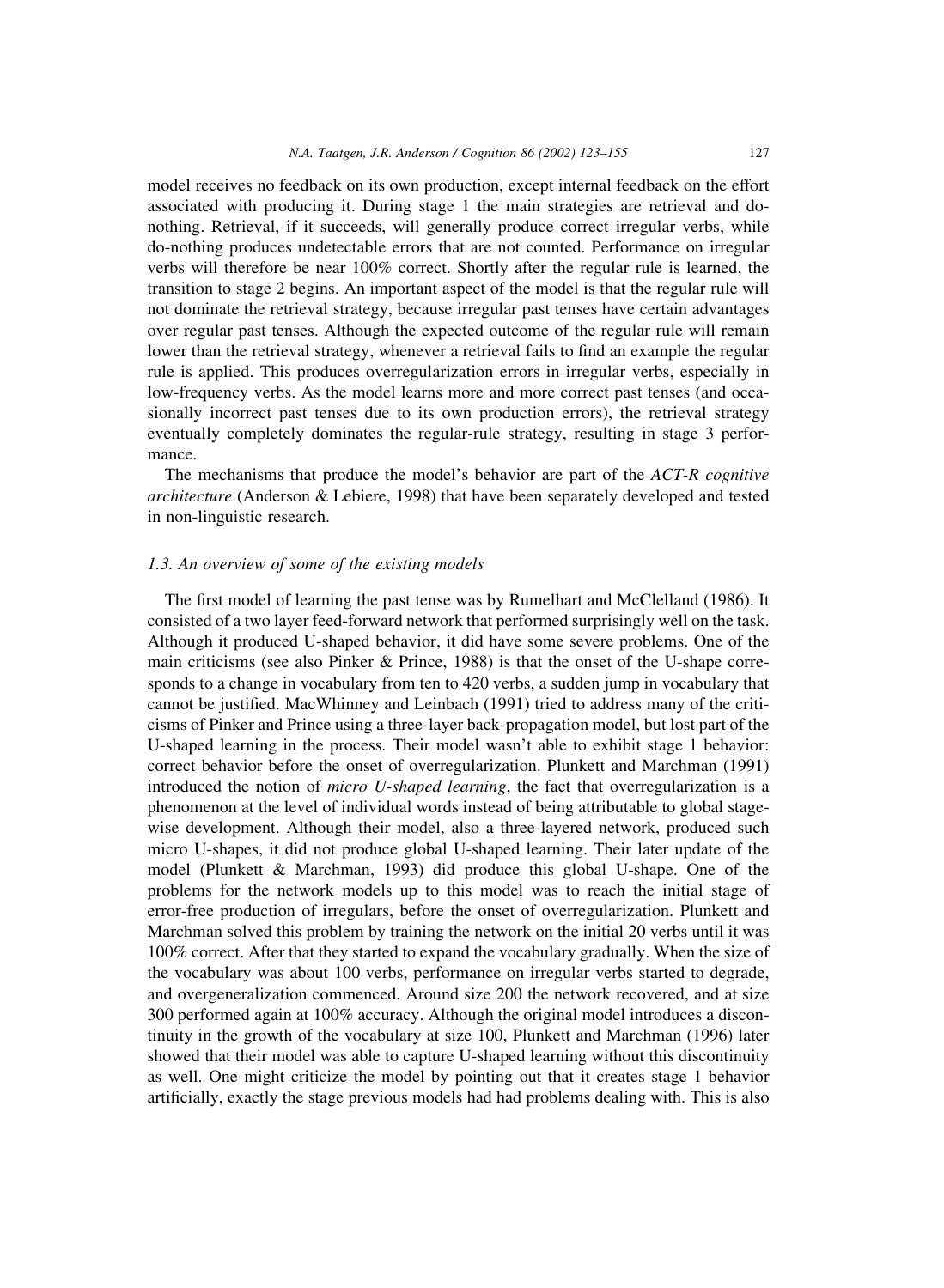#### 128 N.A. Taatgen, J.R. Anderson / Cognition 86 (2002) 123–155

reflected in the fact that the model exhibits U-shaped learning in the regular verbs as well: when performance on irregular verbs decreases, the performance on regular verbs also decreases. This is rather unexpected, and not backed up by data, as Marcus et al. (1992) found that decreases in performance on irregular verbs coincide with increases in performance on regular verbs. A more recent model by Plunkett and Juola (1999) has similar problems. The input scheme they use is similar to Plunkett and Marchman (1993): an initial vocabulary of 20 words is trained until performance is perfect, after which the vocabulary is increased. But instead of using the previous, discontinuous training scheme, they increase it exponentially. This produces U-shaped learning in the brief period that the model moves from around 20% of its vocabulary to 100%. Only after the vocabulary has hit the ceiling at 100% does performance start to recover. As in the previous model, the Ushape in irregular verbs coincides with a U-shape in regular verbs.

Typically in neural network models the input is presented in the form of epochs consisting of the set of verbs the model has to inflect. As described above, this set is gradually expanded over time. The use of these epochs has the problem that high-frequency words are presented as often as low-frequency words. Most models mend this problem by inserting multiple copies of high-frequency words, but hardly ever in the proportion that reflects the real world (as plotted for 478 verbs in Fig. 1).

In summary, the behavior of neural network models of the past tense depends heavily on the structure of the input, both in growth and constitution. This is also a basis for criticism: as Marcus (1995) points out, the structure of the input the networks receive in no way mirrors the input children receive or the output they produce. The token-frequency of



Fig. 1. Frequencies of 478 words used by children or their parents from Marcus et al. (1992) according to the Francis and Kucera (1982) corpus. The curve denotes the number of occurrences in the corpus while the bars indicate irregular verbs.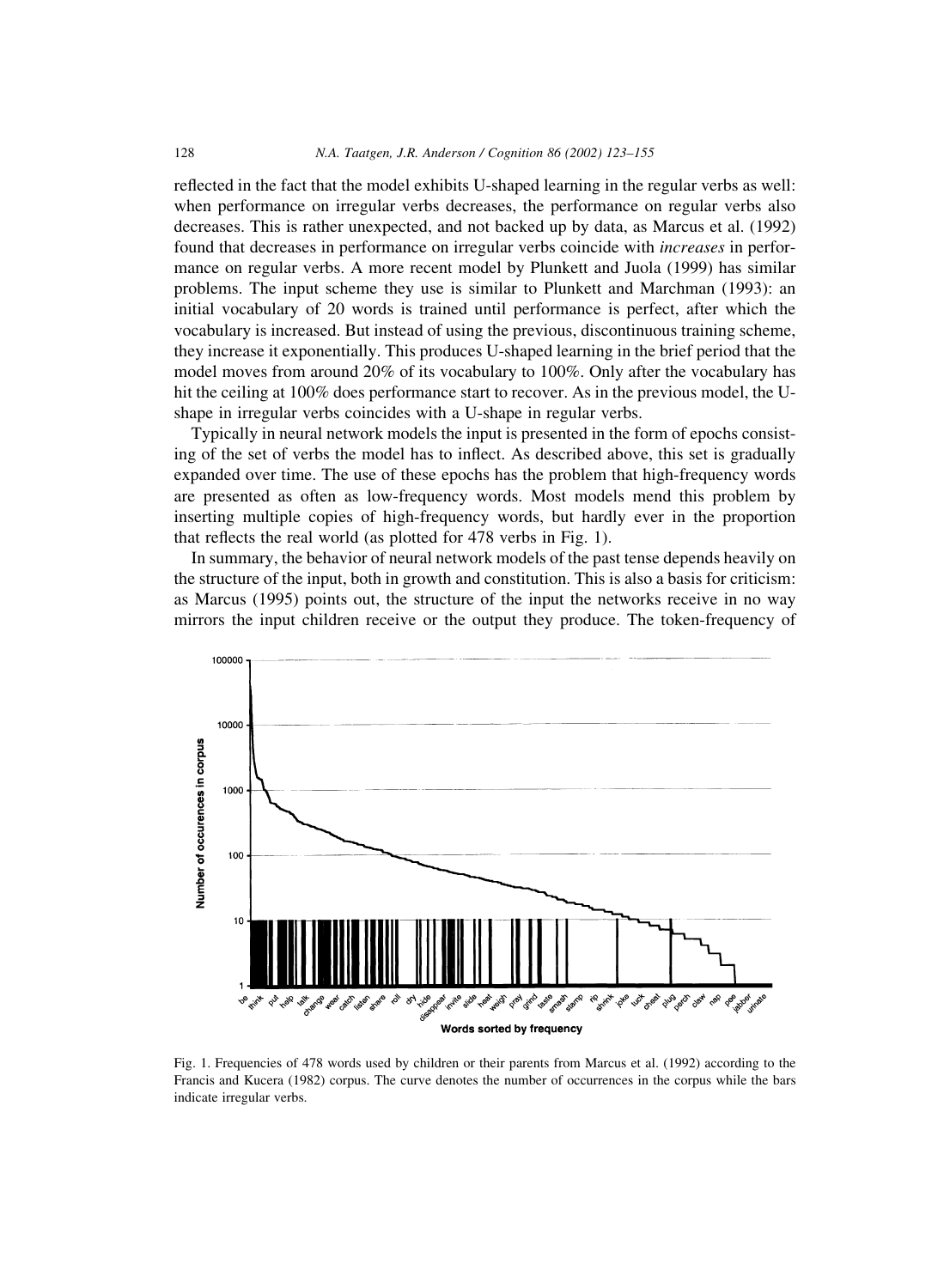regular verbs is rather low, in the order of 25–30%. Network models often require a high frequency of regular verbs to capture the regularity (at least models of the English past tense that also reproduce U-shaped learning). For example, Plunkett and Marchman (1993) note:

(…) generalization is virtually absent when regulars contribute less than 50% of the items overall. (…) In summary, the level of generalization observed in these simulations is closely related to the total number of regular verbs in the vocabulary, provided the proportion of regulars exceeds the 50% level. (p. 55)

Plunkett and Marchman (1996) counter some of Marcus' criticism by showing in several runs of their model that the discontinuity in the input does not necessarily coincide with the onset of overregularization, and that even without a discontinuity U-shaped learning still occurs. It is therefore odd that Plunkett and Juola (1999) do not use a linearly increasing vocabulary size, but an implausible exponential growth.

Most criticisms concerning the input are addressed by distinguishing between the input of the child and the uptake of the child (Plunkett & Marchman, 1993). The input is what the child actually perceives and has to produce, and the uptake is some subset of this input that is fed into the network. They defend this by pointing out that low-frequency words need to be processed sufficiently. But this defense is based on the properties of neural networks, and not on properties of human learning. Neural networks suffer from "catastrophic forgetting" if certain items do not appear often enough in the input. This problem has never been demonstrated in humans. The input/uptake problem becomes more salient if one wants to model the German plural, where the type-frequency for regulars is at most 10% and the token-frequency at most 5%.

Another issue is feedback. All network models need feedback on their output in order to be able to adjust their weights. As children do not receive feedback on their output, a different explanation of feedback has to be given. Plunkett and Juola (1999) offer the following explanation:

The child is continually taking in word tokens and comparing the words actually heard (e.g. "went") to the tokens that the child's hypothesis generator would have expected to produce as inflected forms of a given stem; when they differ, this provides evidence to the child that the hypotheses are wrong and should be modified. (p. 466)

So in order to learn the past tense, the child has to hear a past tense from a parent or other speaker, and has to determine what the stem is. Consequently the stem has to be selected for "uptake", and if it is, it is fed into the network to determine the past tense again. Its performance is then compared to the past tense initially heard, and weights are adjusted accordingly. When the child actually has to produce a past tense, the network is used without any learning, as there is no feedback to adjust its weights. This implies language production itself has no impact at all on performance, defying the general idea that practice is an important aspect of learning.

Some recent connectionist models have been made of both the Arabic plural (Plunkett  $\&$ Nakisa, 1997) and the German plural (Hahn & Nakisa, 2000). These models do not attempt to exhibit U-shaped learning, but otherwise have some interesting characteristics. In the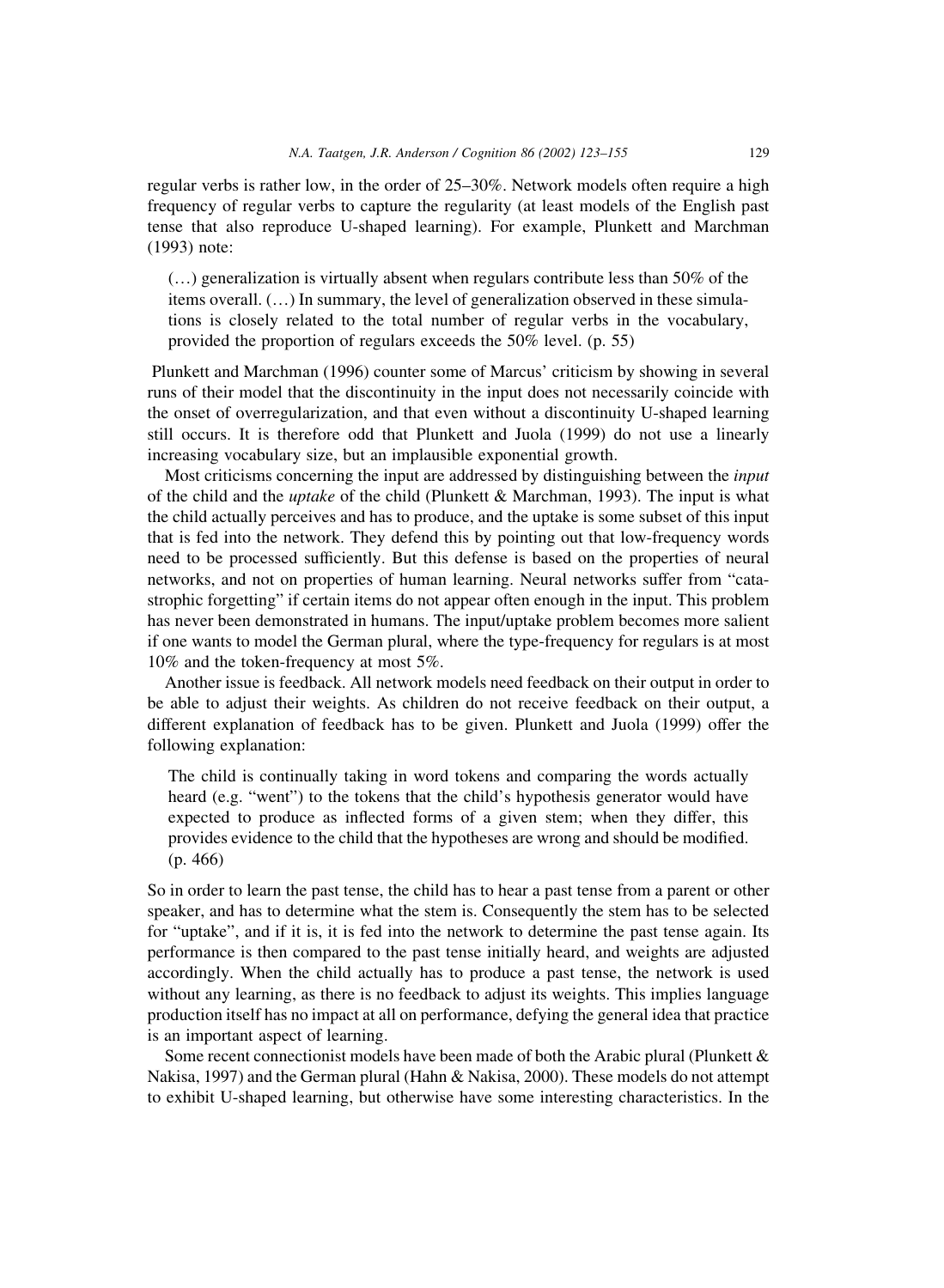Hahn and Nakisa (2000) model, the network is trained on a partial vocabulary and is tested on the rest of it. The model did very well on unknown words, being correct 81% of the time. This indicates that information is contained within the phonological structure of the word, enabling the model to often guess the right inflection correctly. Nevertheless the model does not learn to apply the -s default rule. Instead, Hahn and Nakisa challenge the Marcus et al. (1995) claim that German has a default rule at all. The fact remains though, that German speakers use the -s suffix much more often than their model.

# 2. The ACT-R architecture

The basic theoretical foundation of the ACT-R architecture is rational analysis (Anderson, 1990). According to rational analysis, each component of the cognitive system is optimized with respect to demands from the environment, given its computational limitations. The main components in ACT-R are a declarative (fact) memory and a production (rule) memory. To avoid confusion with grammatical rules, we will refer to rules in production memory with production rules. ACT-R is a so-called hybrid architecture, in the sense that it has both symbolic and sub-symbolic aspects. We will introduce these components informally. Table 1 provides a formal specification of some critical aspects of

Table 1  $ACT-R$  equations<sup>a</sup>

| Equation                                    | Description                                                                                                                                                                                                                                                                                                                                                    |
|---------------------------------------------|----------------------------------------------------------------------------------------------------------------------------------------------------------------------------------------------------------------------------------------------------------------------------------------------------------------------------------------------------------------|
| Activation                                  |                                                                                                                                                                                                                                                                                                                                                                |
| $A = B + \text{context} + \text{noise}$     | The activation of a chunk has three parts: base-level activation,<br>spreading activation from the current context and noise. Since<br>spreading activation is a constant factor in the models discussed,<br>we treat activation as if it were just base-level activation.                                                                                     |
| Base-level activation                       |                                                                                                                                                                                                                                                                                                                                                                |
| $B(t) = \log \sum_{i=1}^{n} (t - t_i)^{-d}$ | $n$ is the number of times a chunk has been retrieved from<br>memory, and t <sub>i</sub> represents the time at which each of these<br>retrievals took place. So, the longer ago a retrieval was, the less<br>it contributes to the activation. $d$ is a fixed ACT-R parameter<br>that represents the decay of base-level activation in declarative<br>memory. |
| Retrieval time                              |                                                                                                                                                                                                                                                                                                                                                                |
| Time = $Fe^{-fA}$                           | Activation determines the time required to retrieve a chunk. A is<br>the activation of the chunk that has to be retrieved, and $F$ and $f$<br>are fixed ACT-R parameters. Retrieval will only succeed as long<br>as the activation is larger than retrieval threshold $\tau$ , which is<br>also a fixed parameter.                                             |
| Expected outcome                            |                                                                                                                                                                                                                                                                                                                                                                |
| Expected outcome = $P_pG - C_p$ + noise     | Expected outcome is based on three quantities, the estimated<br>probability of success of a production rule $(P)$ , the estimated<br>cost of the production rule $(C)$ , and the value of the goal $(G)$ .                                                                                                                                                     |

<sup>a</sup> These equations are simplified versions of the original Anderson and Lebiere (1998) equations.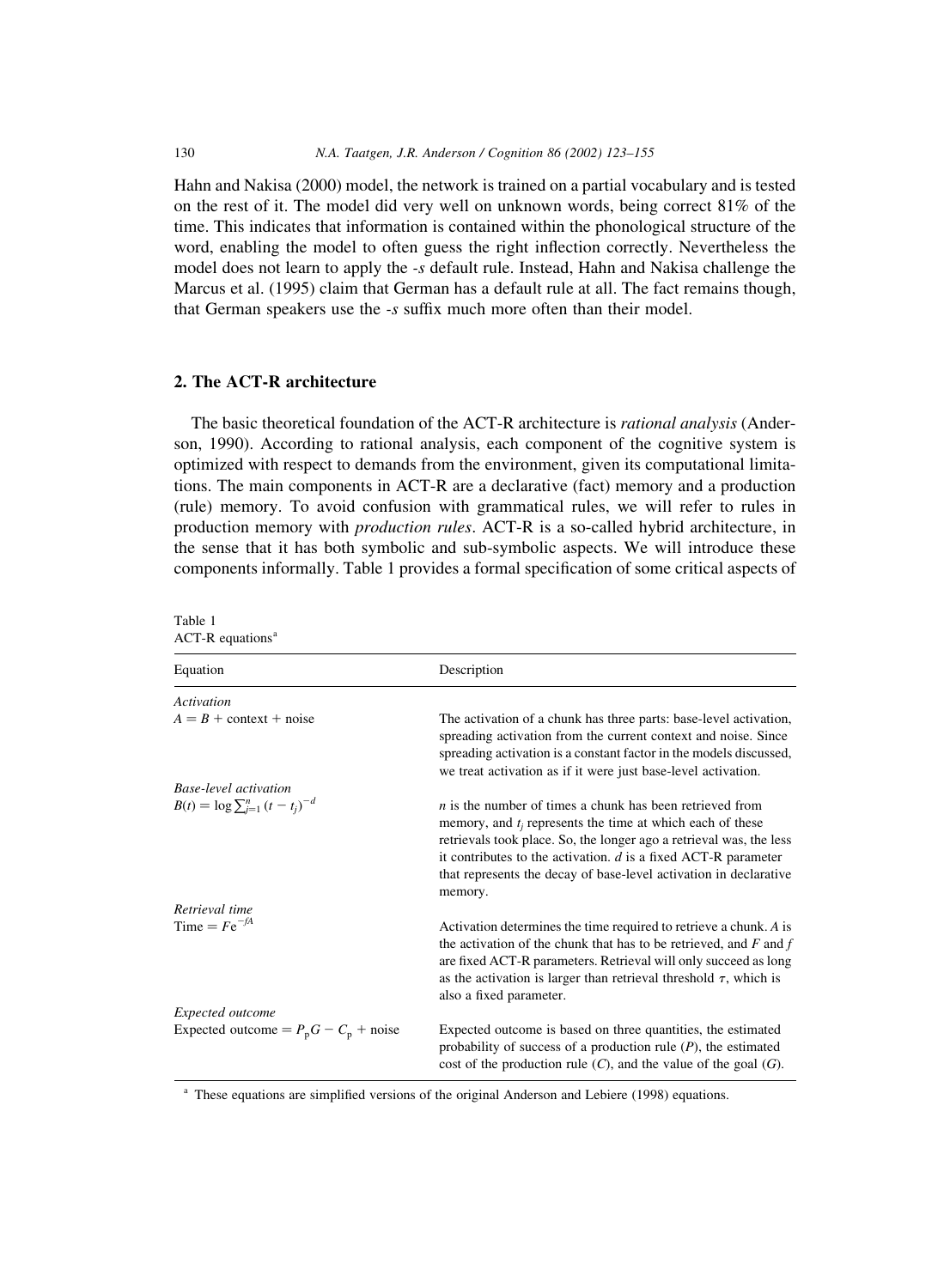the subsymbolic level. Further details about the architecture can be found in Anderson and Lebiere (1998).

Items in declarative memory, called chunks, have different levels of activation to reflect their use: chunks that have been used recently or chunks that are used very often receive a high activation. This activation decays over time if the chunk is not used. Activation represents the probability (actually, the log odds) that a chunk is needed and the estimates provided for by ACT-R's learning equations represent the probabilities in the environment very well (see Anderson, 1993, Chap. 4, for examples). The level of activation has a number of effects. One effect of activation is that when ACT-R can choose between chunks, it will retrieve the chunk with the highest activation. Activation also affects retrieval time. As the activation of a chunk decreases, its retrieval time grows exponentially. At some point it is no longer feasible to retrieve a chunk: it would just take too much time. Because of this ACT-R is not able to retrieve chunks with an activation below a certain threshold.

Chunks cannot act by themselves, they need production rules for their application. In order to use a chunk, a production rule has to be invoked that retrieves it from declarative memory and does something with it. Since ACT-R is a goal-driven theory, chunks are always retrieved to achieve some sort of goal. In the context of learning the past tense the goal is simple: given the stem of a word, produce the past tense. One strategy to produce a past tense is to just retrieve it from memory, using a production rule like:

```
IF the goal is to produce a past tense of a word
     AND there is a chunk that specifies the past tense of that
     word
THEN set the answer of the goal to the past tense
```
If the goal is to produce a past tense of a certain word, this production rule will attempt to retrieve a chunk from declarative memory that specifies what the past tense is. Of course this production rule will only be successful if such a fact is present and its activation is high enough.

The behavior of production rules is also governed by the principle of rational analysis. Each production rule has a real-value quantity associated with its expected outcome. This expected outcome is calculated from estimates of the cost and probability of reaching the goal if that production rule is chosen. The unit of cost in ACT-R is time. ACT-R's learning mechanisms constantly update these estimates based on experience. If multiple production rules are applicable for a certain goal, the production rule is selected with the highest expected outcome.

In both declarative and procedural memory, selections are made on the basis of some evaluation, either activation or expected outcome. This selection process is noisy, so the item with the highest value has the greatest probability of being selected, but other items get opportunities as well. This may produce errors or suboptimal behavior, but also allows the system to explore knowledge and strategies that are still evolving.

In addition to the learning mechanisms that update activation and expected outcome, ACT-R can also learn new chunks and production rules. New chunks are learned auto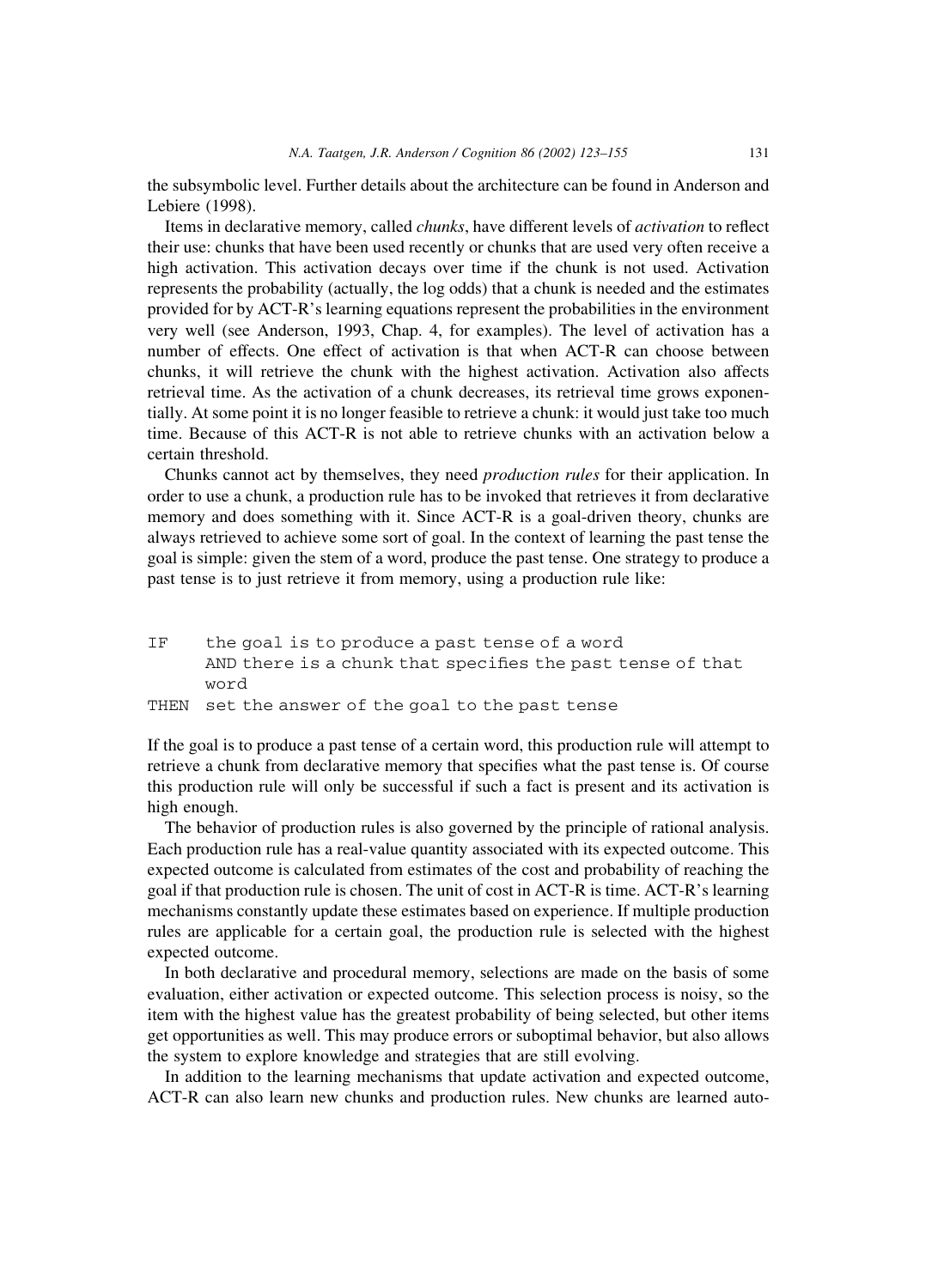matically: each time a goal is completed it is added to declarative memory. If an identical chunk is already present in memory, both chunks are merged and their activation values are combined. New production rules are learned on the basis of specializing and merging existing production rules. The circumstance for learning a new production rule is that two rules fire one after another with the first rule retrieving a chunk from memory. A new production rule is formed that combines the two into a macro-rule but eliminates the retrieval. The macro-rule is specialized to contain that information that was retrieved. This process is reasonably safe, in the sense that it never produces rules that are completely different from the production rules already present, but can nevertheless produce radical changes in behavior if the new rule outperforms the old rule by a large measure.<sup>1</sup>

# 3. A rational account of regular and irregular past tense

Why is there a distinction between regular and irregular verbs in the first place? Both the regular and the irregular forms of past tense represent possible ways of modifying a present tense verb to mark its tense. The regular rule adds an extra morpheme to the stem. In the case of irregular verbs the stem itself is changed (except for cases like hithit, where the past tense is identical to the present tense). Using a regular rule seems a very economical solution from the viewpoint of memory: only one rule is needed to produce past tenses for all verbs. Since there is no systematic way in which the stem itself can be changed, irregular verbs have to be memorized separately. What is the advantage of using an irregular past tense? Why not have a single rule for the past tense and be done with it? There are several possible reasons. First, a regular past tense is usually slightly longer than an irregular past tense. A regular rule always adds a morpheme to the stem that sometimes has to be pronounced as a separate syllable. A second reason why irregulars may have an advantage is that they are actually more regular from a phonetic viewpoint (Burzio, 1999). For example, \*keeped is phonetically irregular (in English) as opposed to kept. This phonetic disadvantage suggests that the use of a regular rule requires some phonetic post-processing that makes it less attractive than just storing and retrieving an irregular form. More generally, adding morphemes to stems of words lengthens them and may also distort the basic template of a word (Prasada & Pinker, 1993).

An alternative for inflecting a verb for past tense is to use no inflection at all. In that case tense has to be marked in a different way, for example by adding extra words like yesterday. An extra word has considerable costs, since it has to be selected and pronounced.

In this micro-economy of knowledge, the optimal choice of strategy depends on the frequency in which a word is used. High-frequency words benefit more from the irregular strategy, because the cases memorized turn up quite often. For low-frequency words the use of a rule is more optimal, since maintaining a case in memory for the few occasions the word is used does not overcome the disadvantage of using a rule. In ACT-R, this trade-off is already built into the basic mechanisms of the architecture. Due to activation learning (see the base-level activation equation in Table 1) low-frequency knowledge receives

<sup>&</sup>lt;sup>1</sup> The process of proceduralization used in this model is not part of ACT-R 4.0, the current version of ACT-R, but is part of a proposal for the next version of the architecture.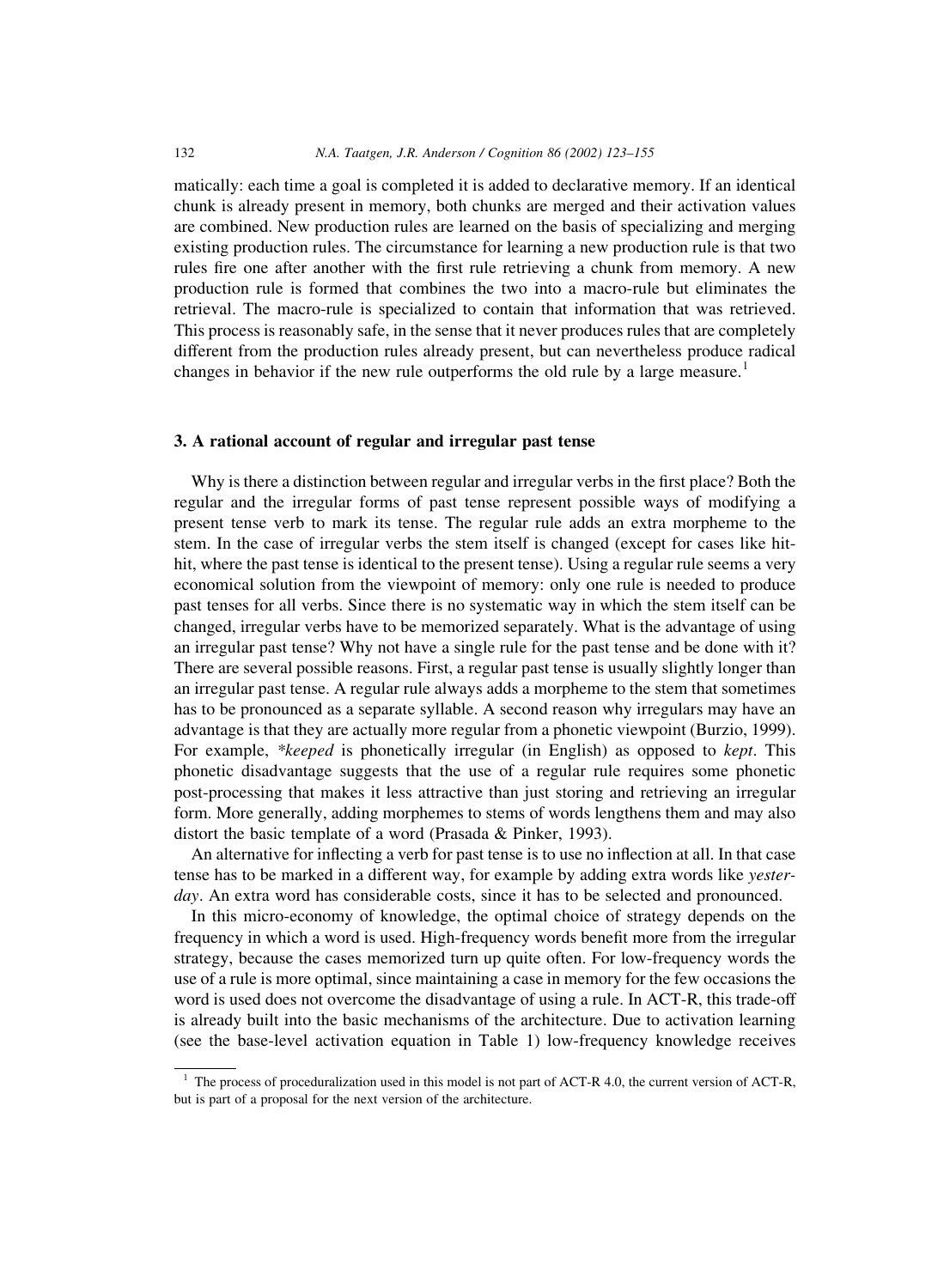lower activation than high-frequency knowledge. This activation difference translates into retrieval time and success: low-frequency items take more time to retrieve or cannot be retrieved at all.

Fig. 1 illustrates that this is the case: the 478 verbs (89 irregular, 389 regular) that children or their parents use, reported in Marcus et al. (1992), are sorted with respect to their frequency according to Francis and Kucera (1982). The curve shows the number of occurrences in the Francis and Kucera corpus, while a bar indicates an irregular verb. As can be seen in the graph, most irregular verbs are high-frequency words: the first regular verb is no. 13 (use). According to this distribution, only 25% of the words used (the tokenfrequency) are regular, which is close to the 30% Marcus et al. (1992) found in children's speech.

Different languages may strike different compromises between rule and example: in the German plural, for example, the default rule is quite rare (but default words are lowfrequency). In other cases, for example the English gerund, produced by adding the -ing suffix to the stem, the rule fully dominates inflection.

In terms of rational analysis, U-shaped learning can be explained by a temporary imbalance between retrieving examples and using the rule, at a moment that the learning of the examples hasn't properly settled on the eventual activation values of the examples. This also explains why no feedback on performance is necessary: it is not the case that the cognitive system discovers that the regular rule is an overgeneralization, it is just that it hasn't properly memorized all the exceptions yet. This explanation closely matches the Marcus et al. (1992) explanation, except that they simply assume that the blocking system is the dominant strategy, while in our explanation the dominance of the irregular is a consequence of its greater efficiency.

In summary, the rational-analysis theory of ACT-R predicts that even in a situation where the cognitive system can choose between maintaining distinct past-tense forms (irregular past tenses) and adding a suffix to a word (regular past tenses), it will end up with high-frequency irregular verbs and low-frequency regular verbs. This will be the basis for the model.

# 4. A model of learning the past tense

In the previous section we mentioned several reasons why using a regular rule might have disadvantages. In the model we will adapt the phonetic post-processing explanation. This means that each time a past tense is constructed by adding a suffix to a stem, there are some extra costs involved in phonetic post-processing. The model initially has to choose between a number of ways to produce a past tense given the stem of the verb. Each of these methods is not specific to the task of producing a past tense, they are not even specific to language.

• Attempt to retrieve the past tense from declarative memory. Retrieving past cases from memory is a strategy that is used in almost any ACT-R model, and corresponds with the Logan (1988) instance theory of skill acquisition. (We will refer to this strategy as the retrieve strategy, or simply retrieval.)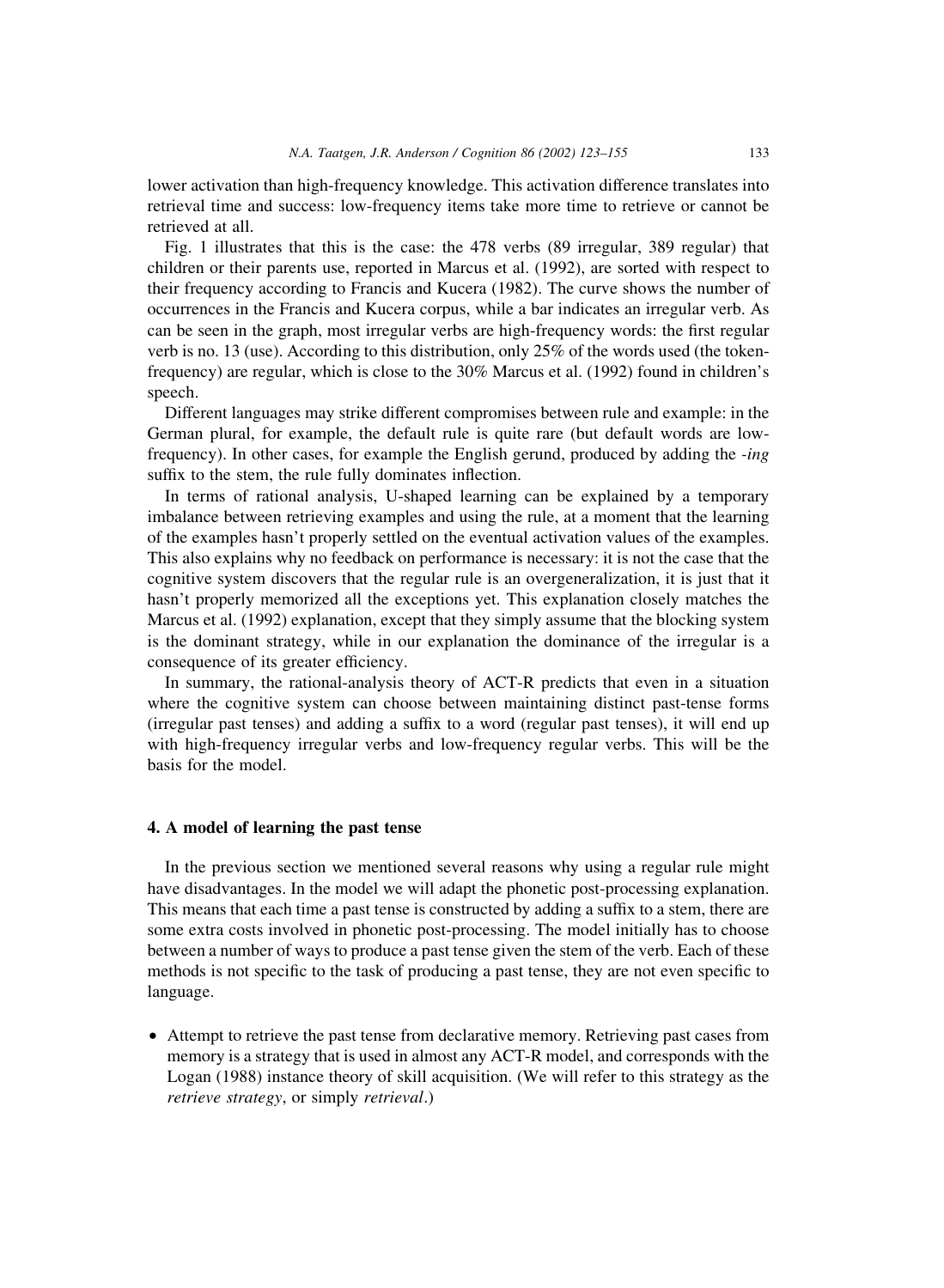#### 134 N.A. Taatgen, J.R. Anderson / Cognition 86 (2002) 123–155

- Attempt to generate a new past tense by analogy: retrieve an arbitrary past tense from memory and use it as a template to find a past tense for the current word. Analogy is also a strategy that is often used in ACT-R (e.g. Lebiere, Wallach, & Taatgen, 1998; Salvucci & Anderson, 1998) and is probably one of the dominant human strategies for problem solving and discovery. (We will refer to this strategy as the analogy strategy, or simply analogy.)
- Just use the stem as past tense, basically doing nothing at all. (We will refer to this as the zero strategy or zero rule.)

None of these strategies are very good initially. Analogy involves more than one reasoning step and is only successful if a suitable example is retrieved. The retrieve strategy needs examples before it can be successful. The zero rule always succeeds, but does not produce a past tense that can be distinguished from the present tense. Before the model can do anything useful beyond producing a past tense that is identical to the stem, it has to perceive some examples in the environment. Note that there is no production rule for the regular rule yet, ACT-R will learn it later on as a specialization of the analogy strategy. These initial strategies are similar to those proposed by MacWhinney (1978), who also suggested that the regular rule is formed on the basis of analogy.

# 4.1. A detailed description of the model

The model uses declarative-memory chunks to represent past tenses, both as a goal and as examples. A goal to determine the past tense of walk looks like:

PAST-TENSE-GOAL23 ISA PAST OF WALK STEM NIL SUFFIX NIL

The goal is of type PAST (indicated by the "ISA PAST"), has the value WALK in its OF slot (WALK itself is also a declarative chunk), and has its other two slots, STEM and SUFFIX, set to NIL, indicating that they have no value yet. In order to produce a past tense, the two empty slots, STEM and SUFFIX, have to be filled. Once this goal is accomplished, the chunk is stored in declarative memory, and looks like:

PAST-TENSE-GOAL23 ISA PAST OF WALK STEM WALK SUFFIX ED

As has been mentioned, the models starts out with three strategies: retrieval, analogy and the zero rule. Both retrieval and zero rule are modeled by a single production rule each.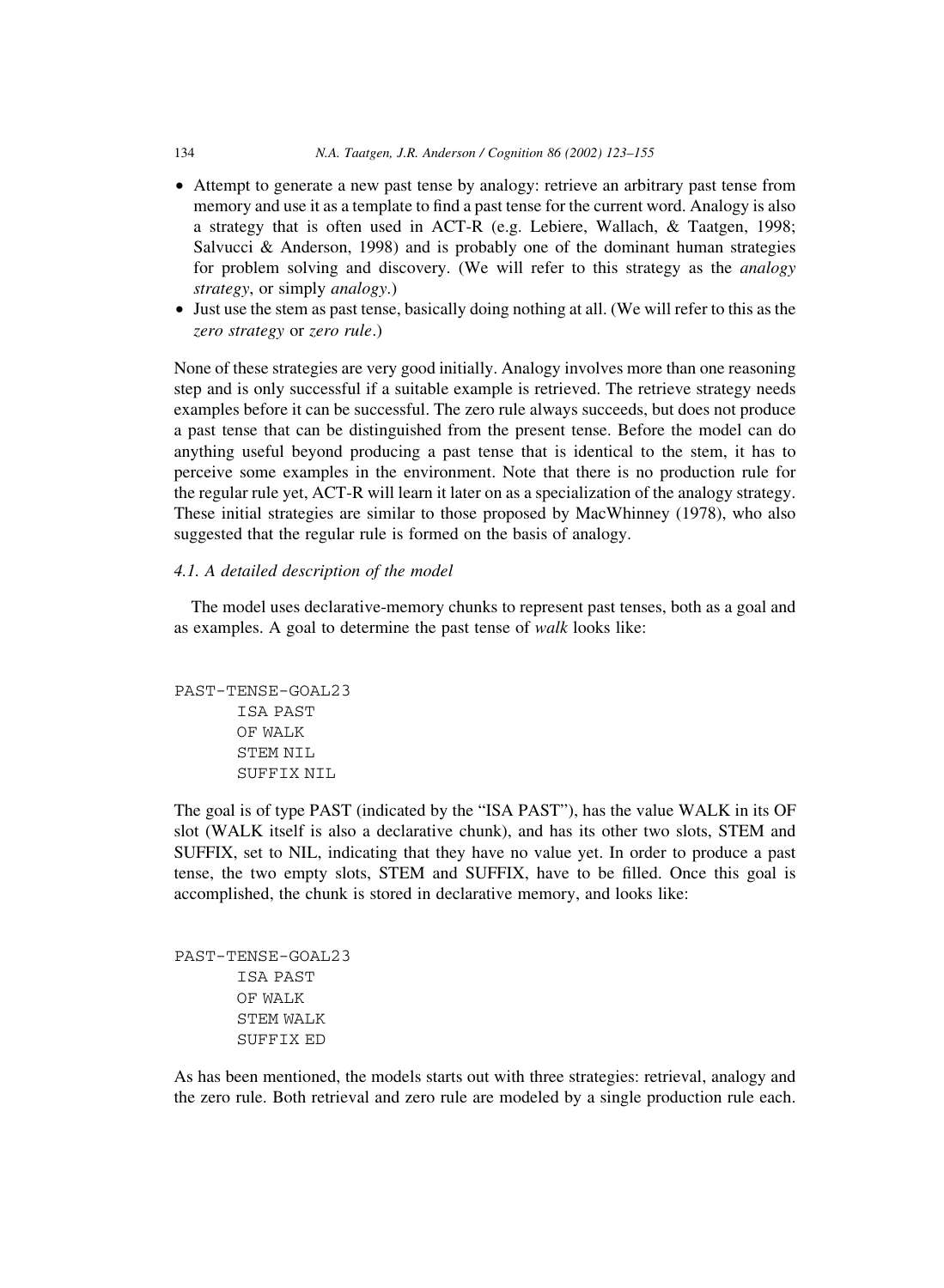The retrieve rule attempts to find a previous past-tense goal in memory for the word it seeks the past tense of, and, when successful, uses its STEM and SUFFIX slots to complete the current goal. The "use the stem" rule just copies the contents of the OF slot to the STEM slot and sets the SUFFIX to BLANK.

Two rules implement the analogy strategy. The strategy used is not very sophisticated: it is basically a simple pattern matcher. A first rule retrieves an example from memory and just copies the value of a filled slot from the example to the corresponding empty slot in the goal. The version of this rule that is of interest is the rule that focuses on the suffix slot:

```
RULE ANALOGY-FILL-SLOT
```

```
IF the goal has an empty suffix slot
      AND there is an example in which the suffix has a value
THEN set the suffix of the goal to the suffix value of the example
```
The second rule looks for a pair of slots in the example that have the same value. It then ascertains that these slots are made equal in the goal as well. The version of this rule we need for the past tense model is the rule that notices that the OF slot and the STEM slot are equal.

```
RULE ANALOGY-COPY-A-SLOT
IF the goal has an empty stem slot and the of slot has a
      certain value
      AND in the example the values of the of and stem slots
      are equal
THEN set the stem to the value of the of slot
```
Each of the two rules that implement the analogy strategy fills in one of the slots in the goal. The Analogy-fill-slot can retrieve two types of examples: examples with no suffix, which is the case in irregular verbs and previous experiences in which the present is used as past tense, and examples with ED as a suffix. Analogy therefore produces two types of past tenses: past tenses identical to the present tense (mimicking the zero rule), and past tenses by adding *-ed* to the stem. The former will occur much more often than the latter, since irregular past tenses are more frequent and therefore more readily available from memory.

ACT-R's production rule mechanism learns new rules by combining two rules that have fired consecutively into one. In order to restrict the number of retrievals from declarative memory to just one, the retrieval of the first rule is substituted into the rule. The resulting rule is therefore a specialization of the two parent rules. The specialization that is of particular interest occurs if Analogy-fill-slot (the rule that sets the suffix) fires first after retrieving a regular example, and Analogy-copy-a-slot (the rule that copies the stem) fires secondly. In that case the retrieved suffix (in the case *-ed* since the example is regular) is substituted into the rule itself, producing the following rule: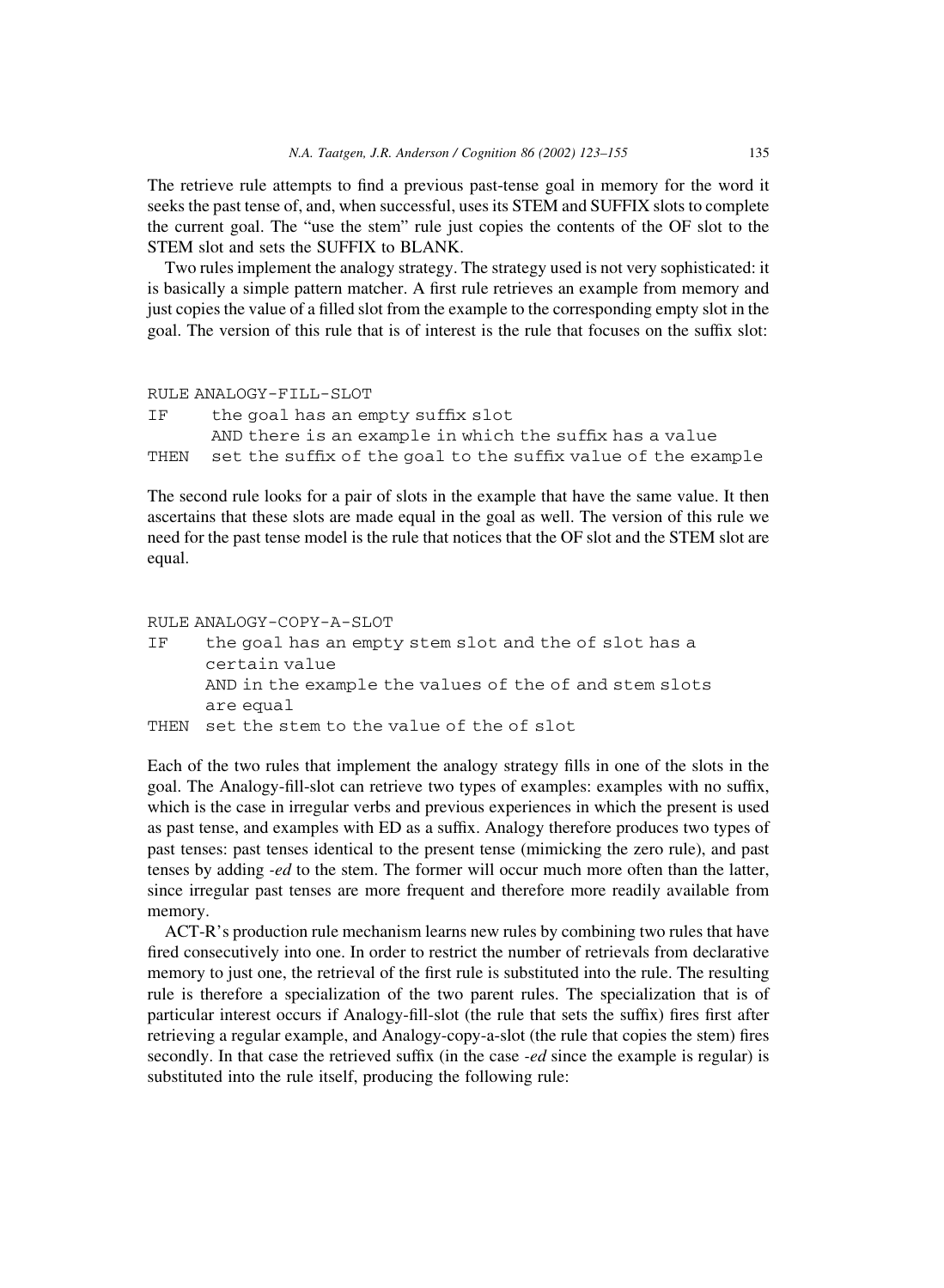```
RULE LEARNED-REGULAR-RULE
IF the goal is to find the past tense of a word and slots stem and
      suffix are empty
THEN set the suffix slot to ED
      and set the stem slot to the word of which you want the past
      tense
```
When the retrieved example is an irregular past tense on the other hand, a less useful rule will be learned: one that sets the suffix slot to BLANK, again copying the behavior of the zero strategy.

The introduction of a new rule is restricted by two constraints. The first constraint is that a new rule is learned only when the parent rules have sufficient experience. New rules are not based on rules that have just been learned themselves. This first constraint results in the fact that it takes about a month to learn the first rule. The fact that it takes even more time to learn the actual regular rule is due to the fact that regular verbs have a low frequency, so the probability that one will be selected as an example in analogy, a strategy that itself is used only occasionally, is low.

The second constraint is that the initial evaluation of a newly learned rule is lower than the evaluation of its parents (it is derived from the evaluation of its parents, but with a penalty subtracted from it). On the other hand it receives some extra noise on this evaluation. This extra noise decays over time, but ensures the rule has some opportunity of being selected. As the noise decays, the rule needs to improve its evaluation by gaining positive experience. Fig. 2 shows some of the details: both the regular rule and the blank-suffix rule start out with an evaluation that is lower than their parent rule, analogy. The real expected gain of the regular rule, however, exceeds analogy, and the model quickly learns this is the case. As a consequence, the rule soon dominates analogy and the use-stem rule. It does not



Fig. 2. Expected outcomes of the different strategies for the model. The exact scale of the expected outcomes is not relevant: it is the differences between the rules that determine the rule that wins.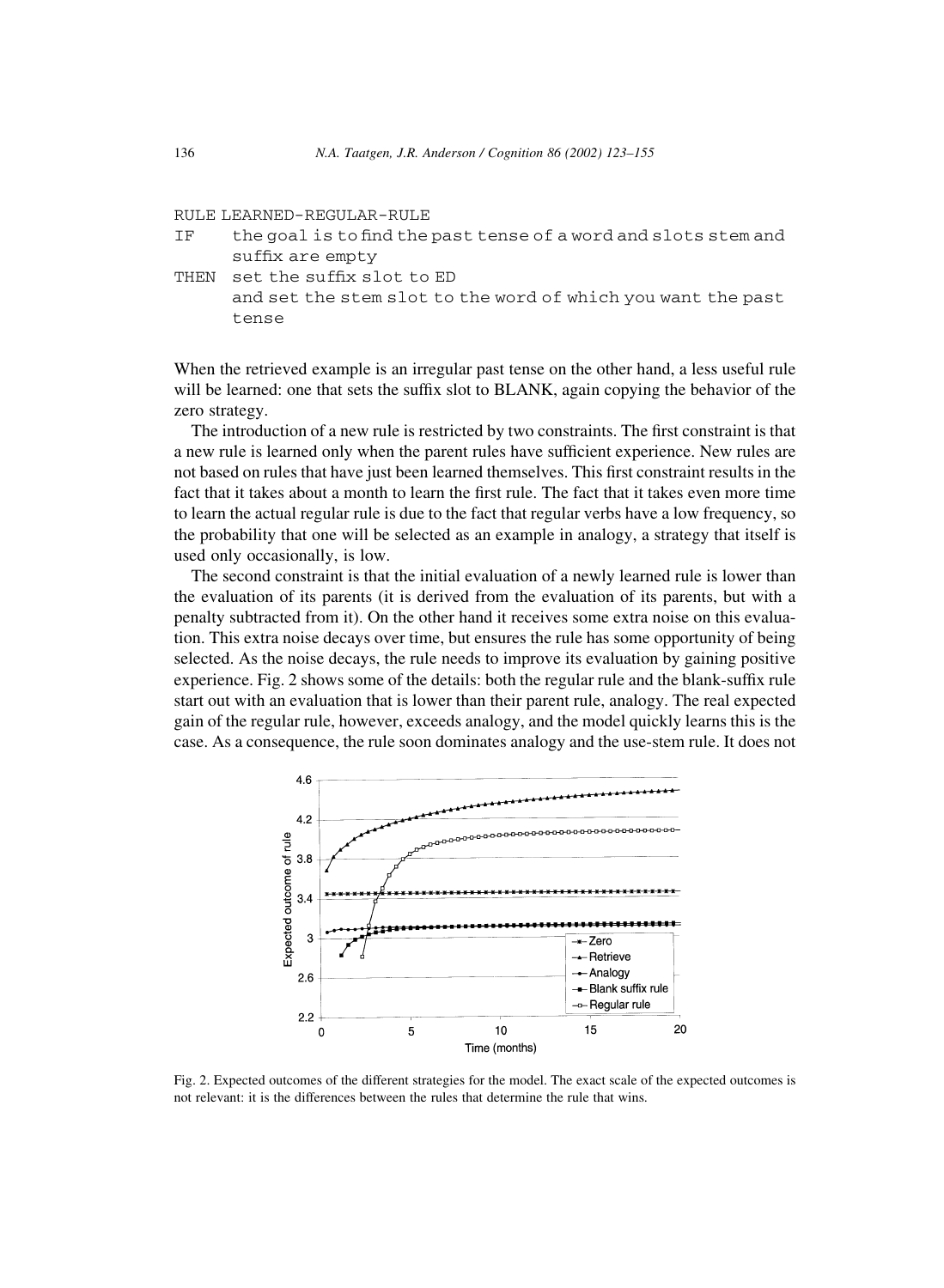surpass retrieval, however, so blocking is effectively maintained. The blank-suffix rule on the other hand does not manage to gain sufficient evaluation to counter the decaying noise, and is effectively "forgotten" by the model.

The current model uses a very limited representation of the words and implements only a very limited analogy strategy. Additional detail in these representations and strategies would lead to alternative attempts by analogy to produce past tenses, for example irregular vowel changes. In that case these attempts might be compiled into production rules as well. These rules, however, do not have the same wide applicability as the regular rule: the ing-ang rule based on ring-rang will be applicable to *bring*, but not to *work*. Before this specialized rule can participate in the rule set, it has to gain experience, but it can only gain experience on very specific examples. It will therefore be very hard for such a rule to compete with the regular and retrieval strategies that gain experience must faster.

Details on the parameters used by the model can be found in Appendix A.

## 4.2. Examples of how the model works

In order to gain a better understanding of how the model works, we will walk through an example of the verb to break, and the verb to smash. We will look at what the model's strategies will produce at different stages in the learning: initially, after the model has seen some examples, after the model has learned the regular rule, and finally after the model has mastered the task.

# 4.2.1. Initial behavior

Initially the model does not know any single example of inflecting verbs, so retrieval and analogy will always fail for both *break* and *smash*. The only viable strategy is the zero rule, which produces \*break and \*smash as past tenses, respectively.

## 4.2.2. Behavior after some examples have been learned

After some examples have been learned, retrieval may or may not be successful. If the right example is present in memory and it is sufficiently active, it will be retrieved, producing correct past tenses, *broke* and *smashed*. However, as *smash* is a low-frequency verb, it is unlikely to be retrieved. Analogy is now also a viable strategy, as there are examples that can be retrieved as templates. If analogy retrieves an example that does not sufficiently match *break* or *smash*, it will fail and will effectively produce \*break and \*smash as past tenses. In the current model, the analogy strategy will not find a match if the example changes the stem. It will always find a match if the example is a regular verb, or an irregular verb in which the stem is identical to the past tense (e.g.  $hit-hit$ ). When analogy retrieves a regular example (i.e. work-worked), it can use this as a template to produce \*breaked and smashed. This will happen only very occasionally, as analogy is not a strategy that is chosen often (because it is expensive) and it will produce these only if it retrieves a regular past tense as an example, instead of the generally more active irregular past tenses. Nevertheless these occasional regularizations build up to eventually learn the regular rule.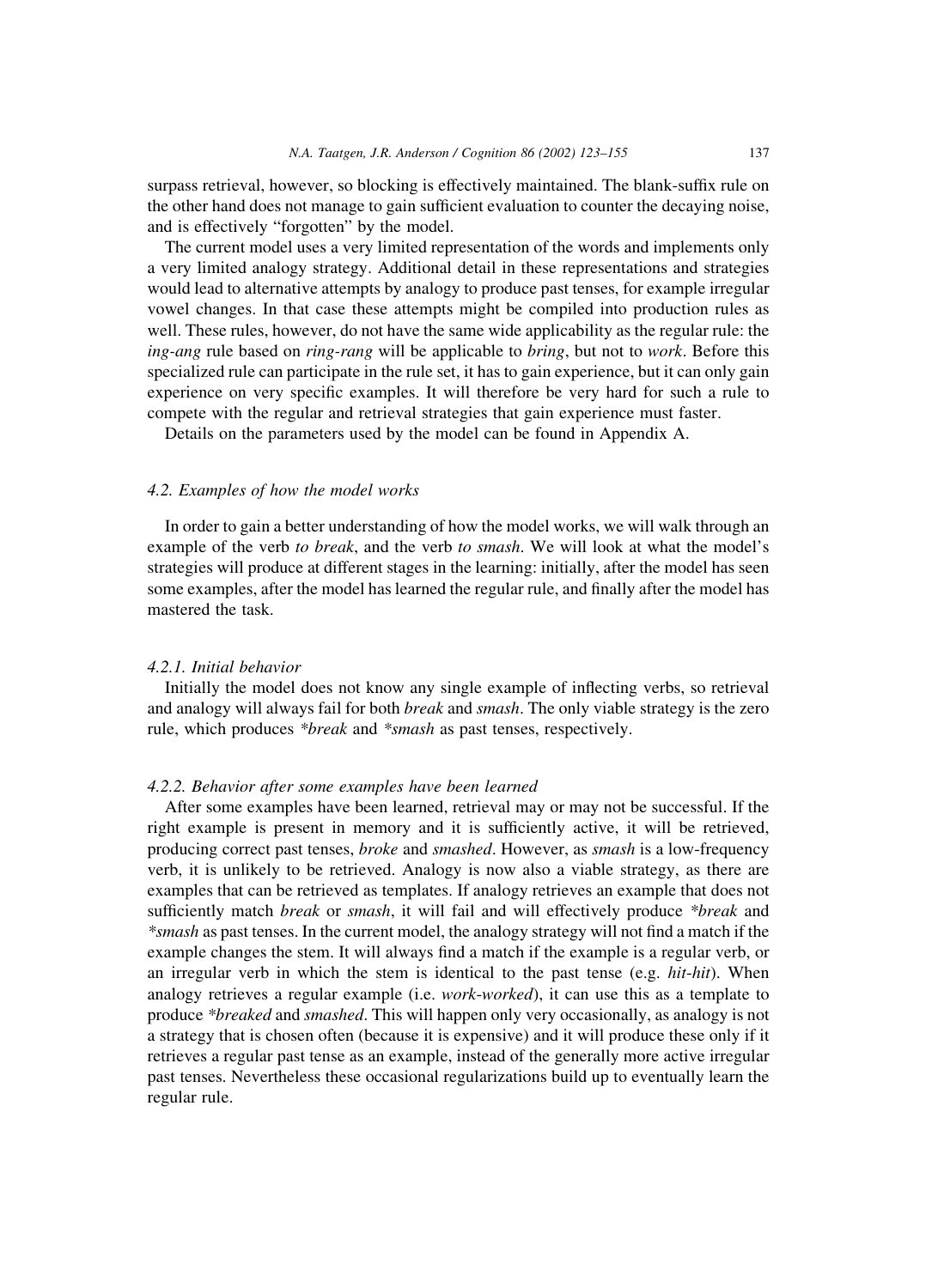#### 138 N.A. Taatgen, J.R. Anderson / Cognition 86 (2002) 123–155

## 4.2.3. Behavior after the regular rule is learned

The occasional use of the analogy strategy will at some point lead to the learning of the regular rule, as described in the previous section. Still, retrieval will remain the dominant strategy, so in most of the cases retrieval will produce the past tense, which is most of the time correct, broke and smashed. However, the pool of examples will become slightly polluted by overregularizations of irregular verbs the model itself has produced in the past (\*breaked). In general, the correct examples will be more active than the false examples, but there is no mechanism to really safeguard this. If retrieval fails to find a past tense, the regular rule is now the backup strategy, producing \*breaked and smashed. Analogy and the zero rule will now be used very rarely, as they now have to compete with the regular rule, and the increasingly successful retrieval strategy.

#### 4.2.4. Behavior after the model has mastered the task

There is no clear moment at which one may judge that the model has mastered the task, but the best approximation is the moment at which all the irregular past tenses are represented as chunks in declarative memory with a sufficient and stable activation. At that stage, regular past tenses with high and moderate frequencies will also be memorized separately, making retrieval almost the exclusive strategy to use. The regular rule will only be used for low-frequency regulars and new words, as in the wug-test. At this stage the analogy and zero strategies will almost never be used anymore.

## 4.3. Performance of the model

The input for the model consists of the 478 words from Marcus et al. (1992). Every 2000 simulated seconds two words are presented for perception and one word is selected for generation. These words are randomly selected based on the frequency distribution in Fig. 1. The word for generation is presented to the model with the goal to find the past tense. The model receives no feedback on the accuracy of its generation. Although the model gets no external feedback, it can update the expected outcomes of its production rules based on internal feedback, caused by different execution times of the different strategies. Both the past tenses it perceives and produces are added to ACT-R's declarative memory, resulting in a growing library of past-tense examples. Not all these examples will be available, however, due to activation decay with time. Furthermore, not all examples are necessarily correct, since incorrect forms produced by the model itself are also maintained.

The repeated application of analogy results in the learning of two new production rules. One of these is a production rule that just uses the stem. This is identical to the zero rule and plays no significant role in the behavior of the system. The other learned production rule uses the -ed inflection, the rule that will produce the overgeneralizations. If we had a richer phonological system we might also learn production rules for the few other semiregular vowel-change patterns in English like ring-rang. However, errors produced by such rules are such a small part of the English past-tense system (Xu  $\&$  Pinker, 1995) that their omission does not change our ability to capture the basic U-shaped learning curve. The fact that these irregular vowel changes are rare is consistent with the model, since a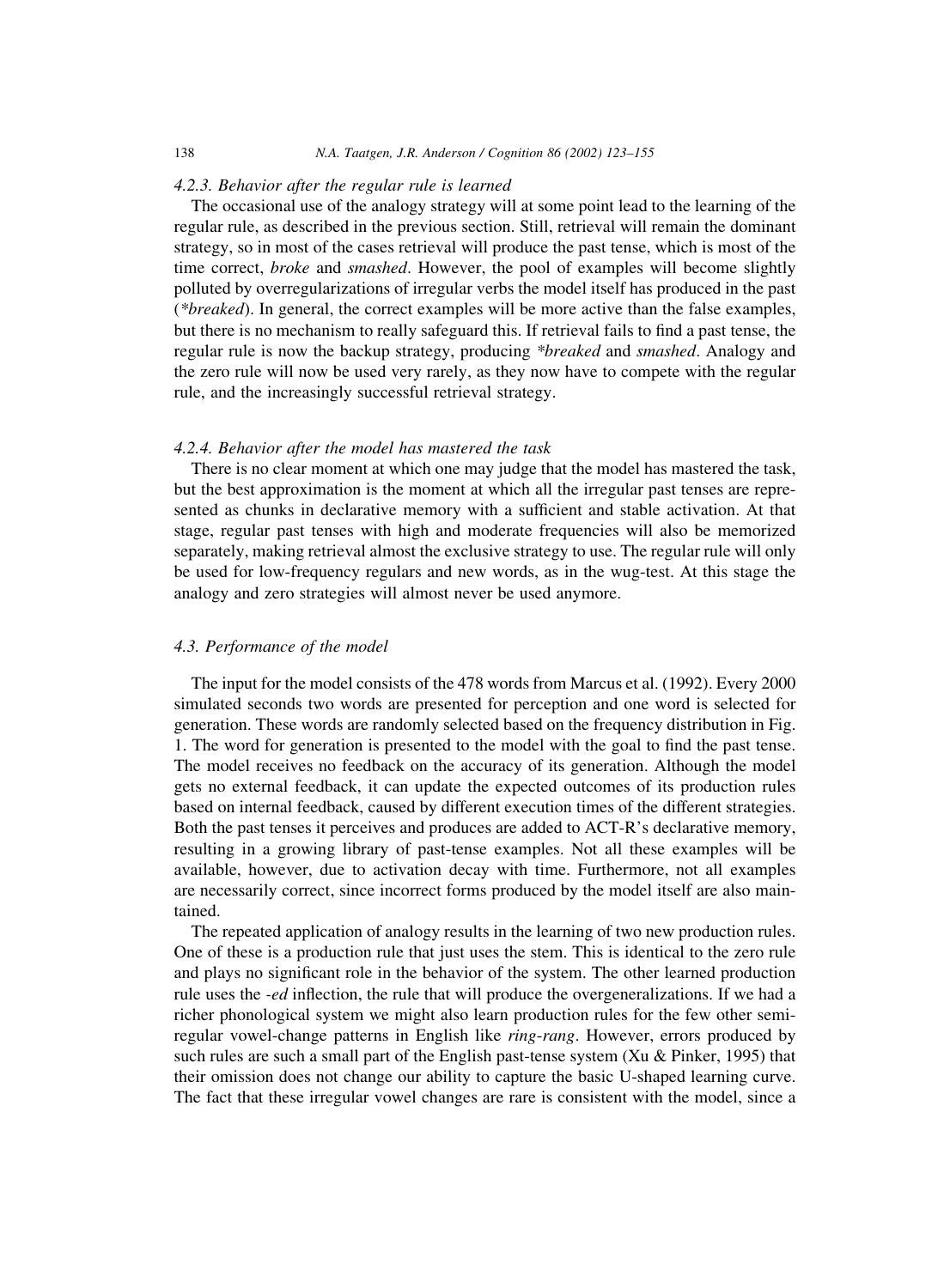successful analogy can only be made if a suitable example (e.g. ring while processing bring) is retrieved.

The analogy strategy is not very successful in general, because the example it retrieves is the verb with the highest activation. These examples are irregular most of the time, so only when a regular example is retrieved will the analogy strategy produce a regular past tense. Together with the fact that the proceduralization mechanism requires that the parent production rules (in this case the rules that implement the analogy strategy) have sufficient experience, it will take some time to learn the regular rule. The regular rule, once learned, is very successful: it will always produce a past tense given any stem. Only retrieving a past tense from memory is more efficient. Once the new production rule is learned, it takes some more time before it is used frequently, because its expected outcome still has to grow.

Fig. 2 shows how the expected outcomes of the different strategies develop in the first 20 months of the simulation. Note that production rule selection is a stochastic process: the rule with the highest evaluation only has the highest probability of being selected. Furthermore, if a certain production rule fails (e.g. the retrieval rule cannot retrieve anything) the next best rule is selected (e.g. the regular rule). In each month approximately 1300 past tenses are produced. This number is chosen somewhat arbitrarily, but the model is not critically dependent on the exact rate of production. Initially, the model will attempt to retrieve a past tense from memory, and, if this fails, it will use the stem as the past tense. As it gains experience in storing past tenses from the environment and producing them itself, however, it will be more and more successful in retrieving previous past tenses from memory. The expected outcome of the retrieval production rule increases gradually over time as the model learns more past tenses. The two other initial strategies have a stable evaluation over time, since they are not influenced by the learning process.

Around the first month of the simulation the analogy strategy has gained enough experience to allow specialization, so the model learns its first new production rule, the rule that uses the stem as the past tense. As this rule duplicates the behavior of an already existing rule, the zero rule, it does not play an important role in behavior. In the second month the model also learns the production rule corresponding to the regular rule. Its expected outcome initially increases rapidly, because it is able to produce a past tense out of any stem, as opposed to the analogy strategy that it originated from. Around the fourth month of the simulation the evaluation of the regular rule passes the evaluation of the zero rule. This changes the basic behavior of the model to first try to retrieve an irregular past tense from memory, and if this fails to create a regular past tense by adding the *-ed* suffix. The reason why retrieval remains the dominant strategy is the fact that it has no phonetic post-processing costs involved with it. The retrieval production rule can retrieve both regular and irregular past tenses. As learning progresses, regular verbs become more stable in declarative memory, and retrieval can handle both regular and irregular inflection. Just as retrieval gradually becomes an alternate way to handle regular words it eventually provides a basis for handling many relatively low-frequency irregular verbs. Only for the very infrequent verbs or novel words does the regular rule remain as the dominant basis for generating past tenses.

Fig. 3a shows the proportion of responses the model produces over time. The proportions of correct responses for both regular and irregular verbs are shown, as well as the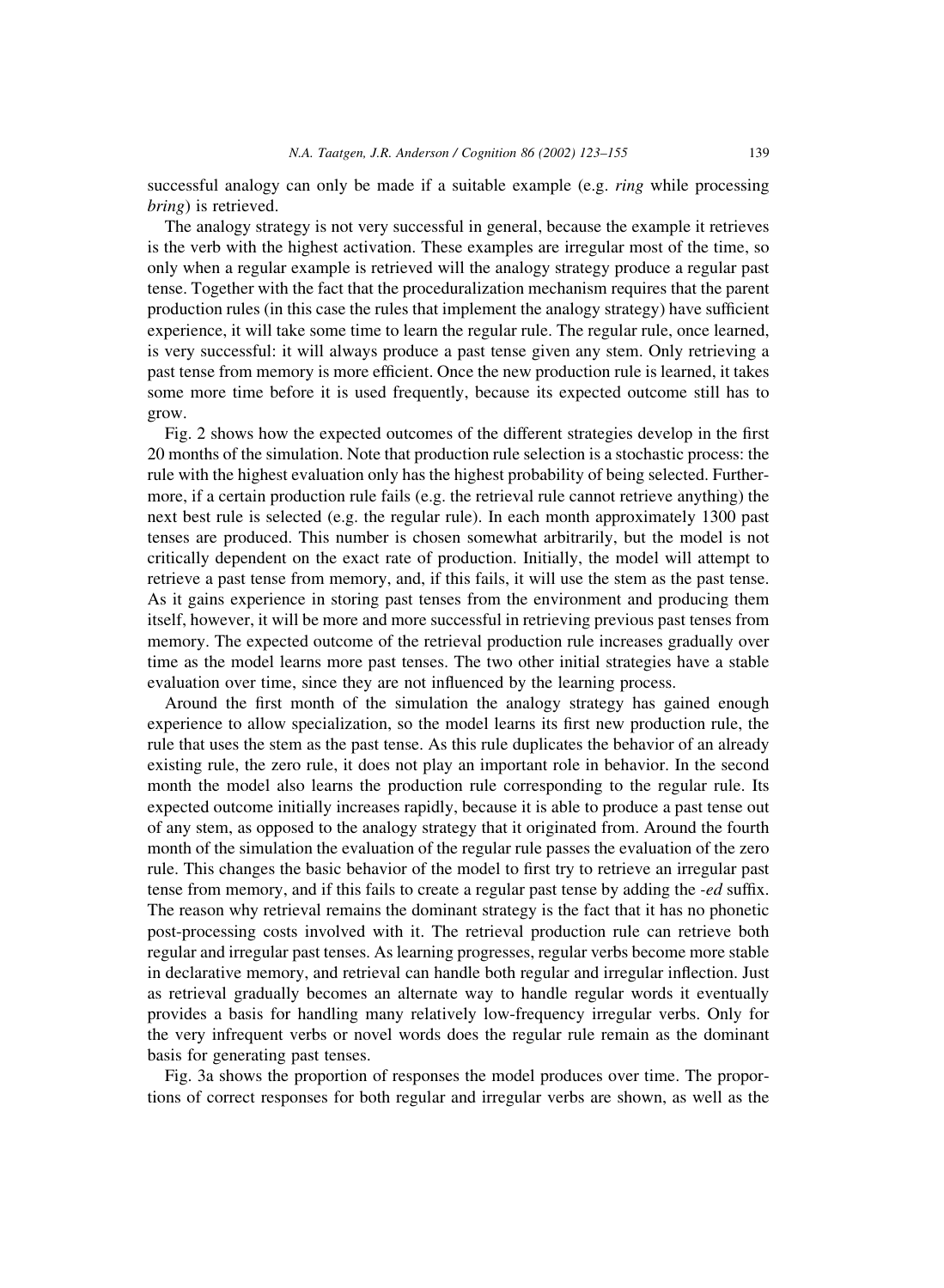

Fig. 3. Results of the model. (a) Proportions of responses by the model over time. Incorrect regulars are not indicated since these are all "Regular not inflected". (b) Overregularization of the model as it is usually plotted: overregularization is equal to (irregular correct)/(irregular correct + irregular regularized), and regular mark rate equals (regular correct)/(regular correct  $+$  regular incorrect).

errors made with irregular verbs, which can be either an error of non-inflection or overregularization. All errors on regular verbs are errors of non-inflection; therefore, since the proportion of errors is one minus the proportion of correct inflections, it is omitted from the graph. It is usually hard to detect errors of non-inflection in actual data, because only in contexts where it is clear that a past tense should have been used (like in "Yesterday Daddy go…") can the error be recognized. The data are usually plotted like in Fig. 3b, where overregularization equals the number of correct responses on irregular verbs divided by the sum of correct irregulars and irregulars inflected regularly.

The results show U-shaped learning, at least when they are plotted in the same way as the data usually are (Fig. 3b). The downward slope coincides with the learning of the regular rule. At this point in the simulation the model has not memorized all irregular past tenses yet at a level that they can be retrieved without errors. If it fails to retrieve an irregular past tense it will use one of the regular rules, producing overregularization. The regular rules may also win the competition with the retrieve production rule because of the stochastic noise, so the model will not even try to retrieve an irregular past tense. A third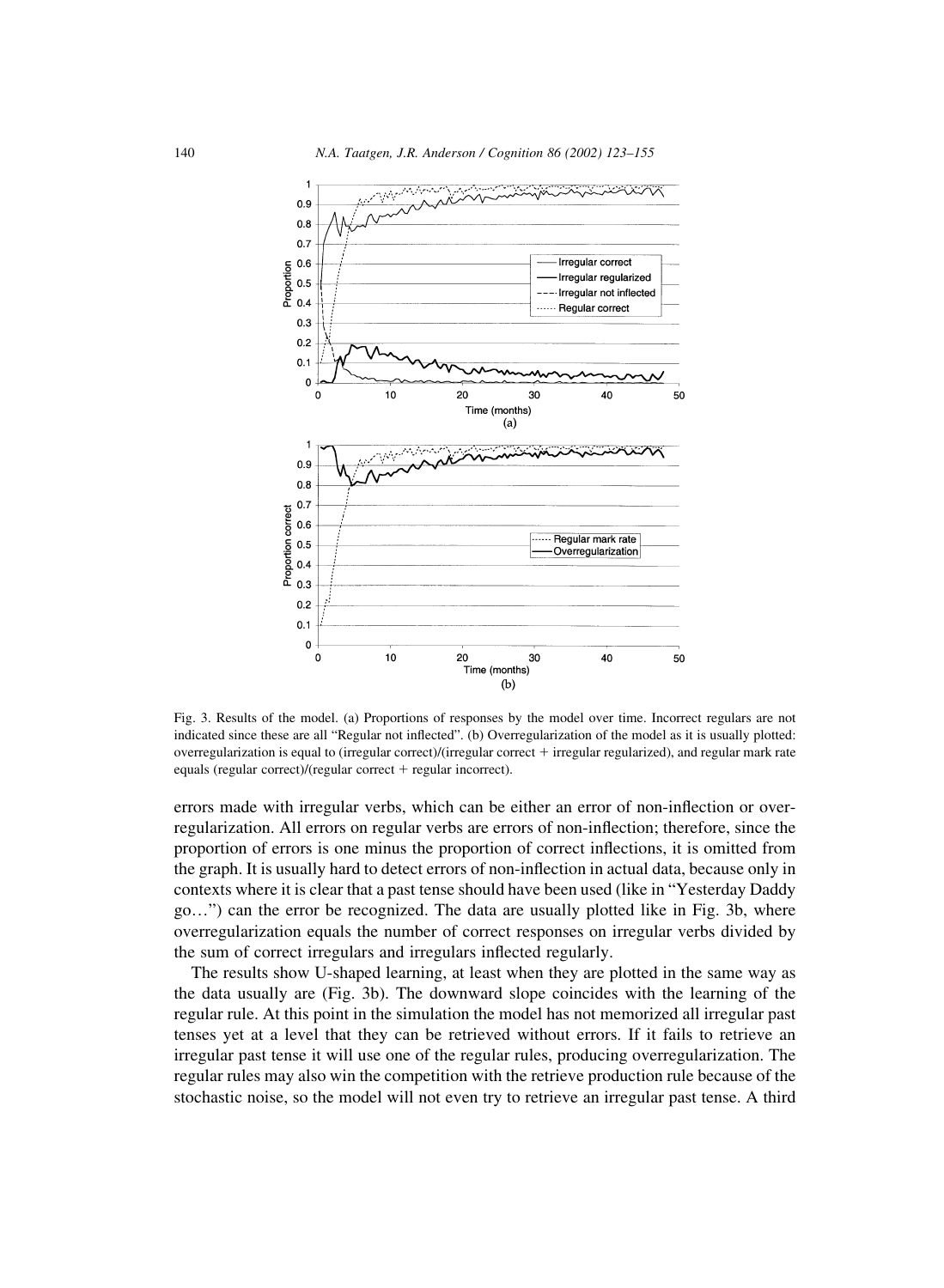source of overgeneralization occurs if the retrieve production rule retrieves a previous overgeneralization from memory. Gradually the model will master the irregular past tense, producing the upwards slope in the U-curve. Contrary to neural networks models, there is no corresponding U-shape in regular past tense behavior, even the opposite: at the onset of the U-shape in irregular verbs, performance on regular verbs increases dramatically.

An interesting observation about Fig. 3a is that accuracy shows hardly any U-curve at all. The main change visible there is a change in the type of errors from non-inflection to overregularization. As errors of non-inflection are much harder to detect than overregularization in the case of children, there seems to be an increase in errors to the outside world, while actually none are present.

The model treats equivalently input from the environment and examples that it produces. When past tenses from the outside world concur with past tenses produced by the system itself, they strengthen each other. If we assume forms from the outside world are always correct and forms produced by the model are occasionally correct, incorrect past tenses in declarative memory eventually lose the competition.

The predictions that model produces can be compared to empirical data from Marcus et al. (1992). From the children that they studied most extensively, Adam and Sarah show the pattern associated with U-shaped learning, that is, they show a reliable period without overregularization followed by a period with overregularization. A third child, Abe, shows extensive overregularization over the whole period that he is studied. He shows no signs of U-shaped learning, presumably because his overgeneralization had already started at the beginning of the study. He is of particular interest because Marcus et al. report on his behavior on individual words. We will look at how the model handles individual words later on.

Fig. 4 shows the overregularization rates of Adam and Sarah. Both the children and the model show the initial stages of U-shaped learning, from no overregularization (first stage) to overregularization (second stage). Although overregularization in the model gradually diminishes, Adam and Sarah do not show any signs of diminished overregularization during the period studied. Nevertheless Marcus (1996) reports that overregularization gradually trails off in children,  $4.2\%$  in preschoolers,  $2.5\%$  in first graders and  $1\%$  in fourth graders. Even adults sometimes overregularize, but this is very rare. In both Adam and Sarah overgeneralization seems to increase more gradually than in the model. A possible explanation for this is the fact that the model is tested on the full vocabulary, even words it has not yet encountered very often. An irregular verb that the model has not yet encountered will almost always lead to an overgeneralization. Children on the other hand will presumably tend to avoid words they do not know well. As their vocabulary grows they will tend to use less frequent irregulars more often, increasing overgeneralization.

In the children, the best predictor for the onset of overregularization is a sudden increase in the rate in which regular verbs are actually marked for past tense, as is indicated by the dotted lines in Fig. 4 (the sudden spike between months 27 and 32 in Sarah's graph is due to the small number of observations). This increase indicates the discovery of the regular rule. Fig. 3 shows that this is true in the model as well: again the dotted line indicates the rate in which regular verbs are marked for past tense.

Another aspect of children learning the past tense is individual differences. Adam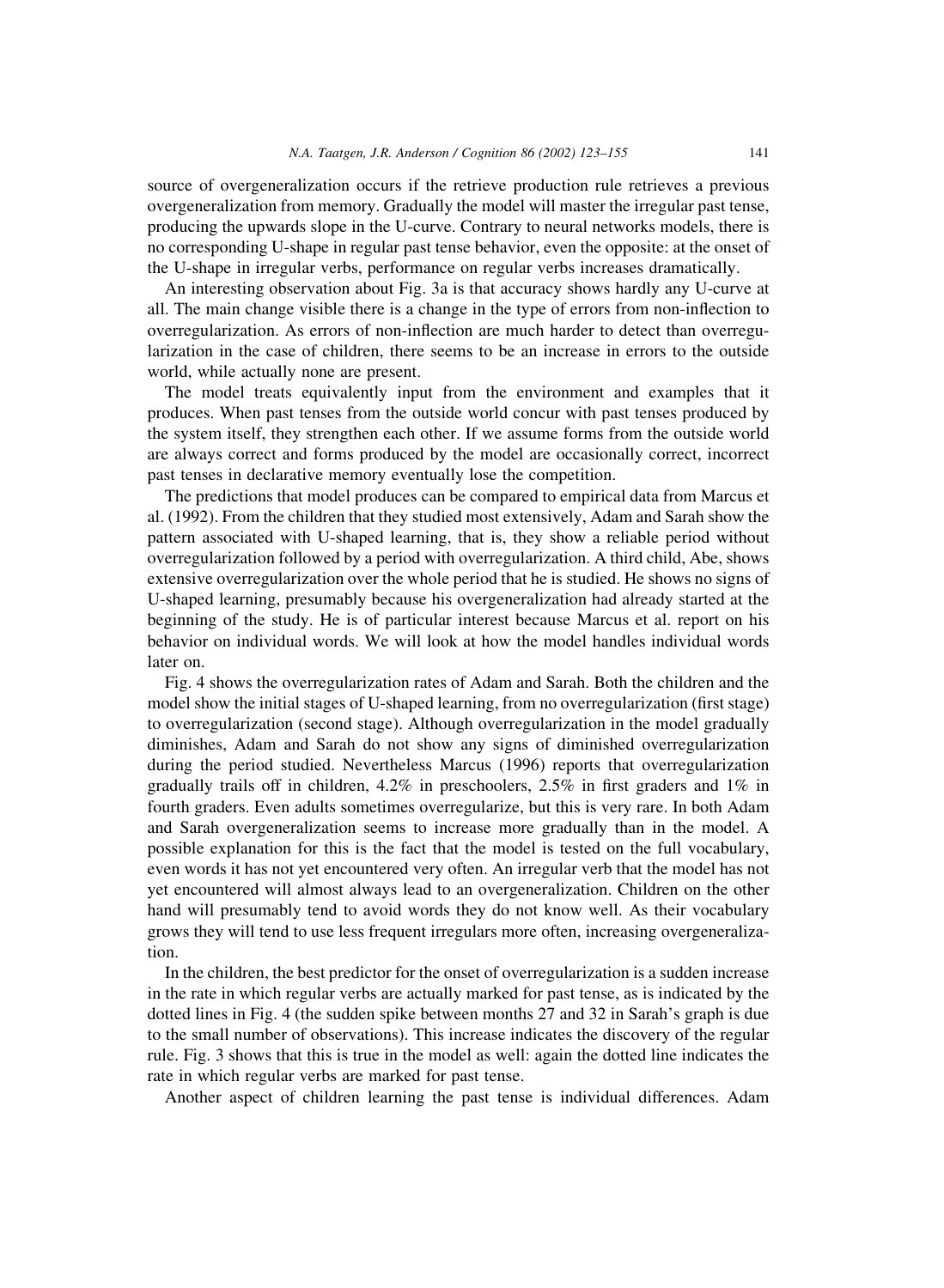

Fig. 4. Overregularization and proportion of regular past tenses marked by Adam and Sarah. Adapted from Marcus et al. (1992).

exhibits very little overregularization, while Sarah shows much more tendency to overregularize. A possible explanation can be found in the input from the environment. In the current model the two examples are perceived in the environment for every example produced. If fewer examples are perceived, because the environment supplies fewer or the child pays less attention to them, overregularization will increase. Fig. 5 shows overregularization for different ratios of examples perceived and produced.

Although the vocabulary that serves as input for the model is fixed, the model itself only acquires these words over time. A good estimate of whether or not a certain word is part of the vocabulary is to look at its activation. If this activation is past a certain threshold, the word is assumed to be part of the vocabulary of the model. Fig. 6 shows the result of the model, together with data from Adam and Sarah. As can be seen, both for the model and the children there is a gradual increase in both regulars and irregulars. There is no sudden spurt in vocabulary for either regulars or irregulars.

Marcus et al. (1992) also report behavior on individual words by Abe. The left side of Fig. 7 shows the four examples, and the right side words from the model. For the word Say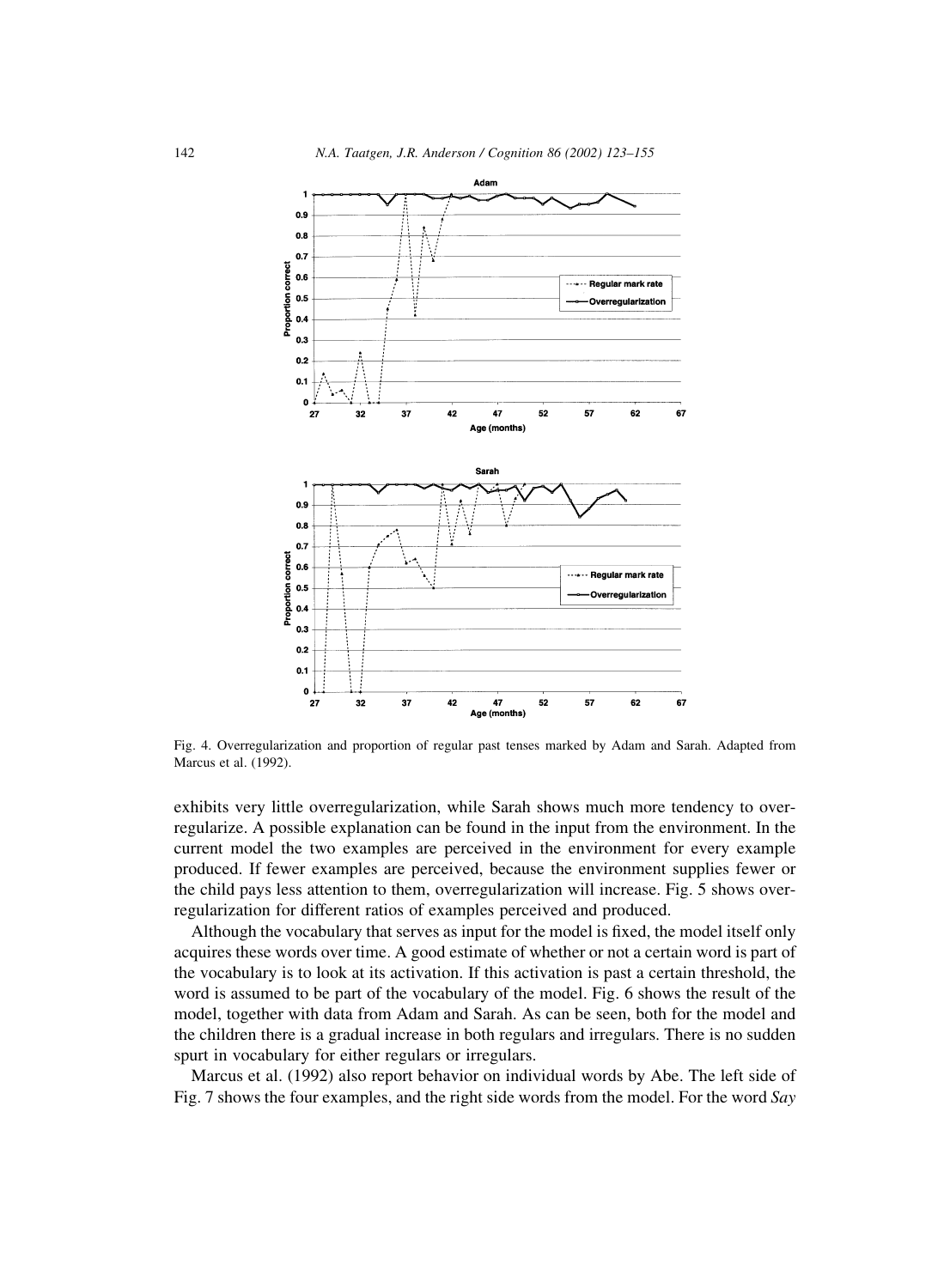

Fig. 5. Overregularization for the model for different ratios of input from the environment and production.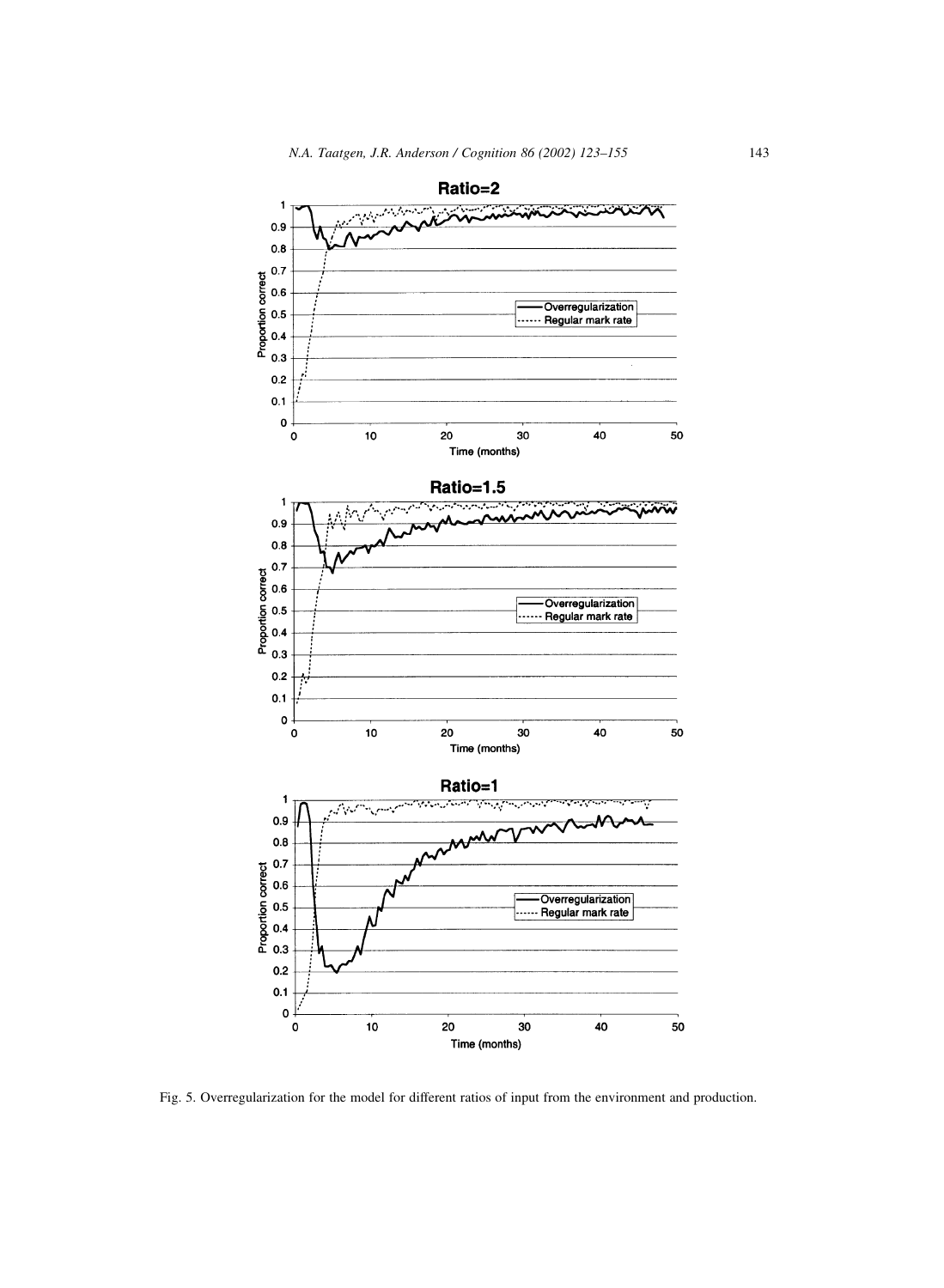

Fig. 6. Vocabulary growth for Adam, Sarah (adapted from Marcus et al., 1992) and the model.

Abe shows very little overgeneralization. This turns out to be true for the model as well, and can be explained by the fact that Say is a high-frequency irregular verb (no. 4 in the word-frequency list). The second example, Eat, is somewhat less frequent (no. 114). Abe has some early problems with this word, but recovers later on. The model also needs more time to master *eat*. Note that the curve for the model is much smoother than Abe's. This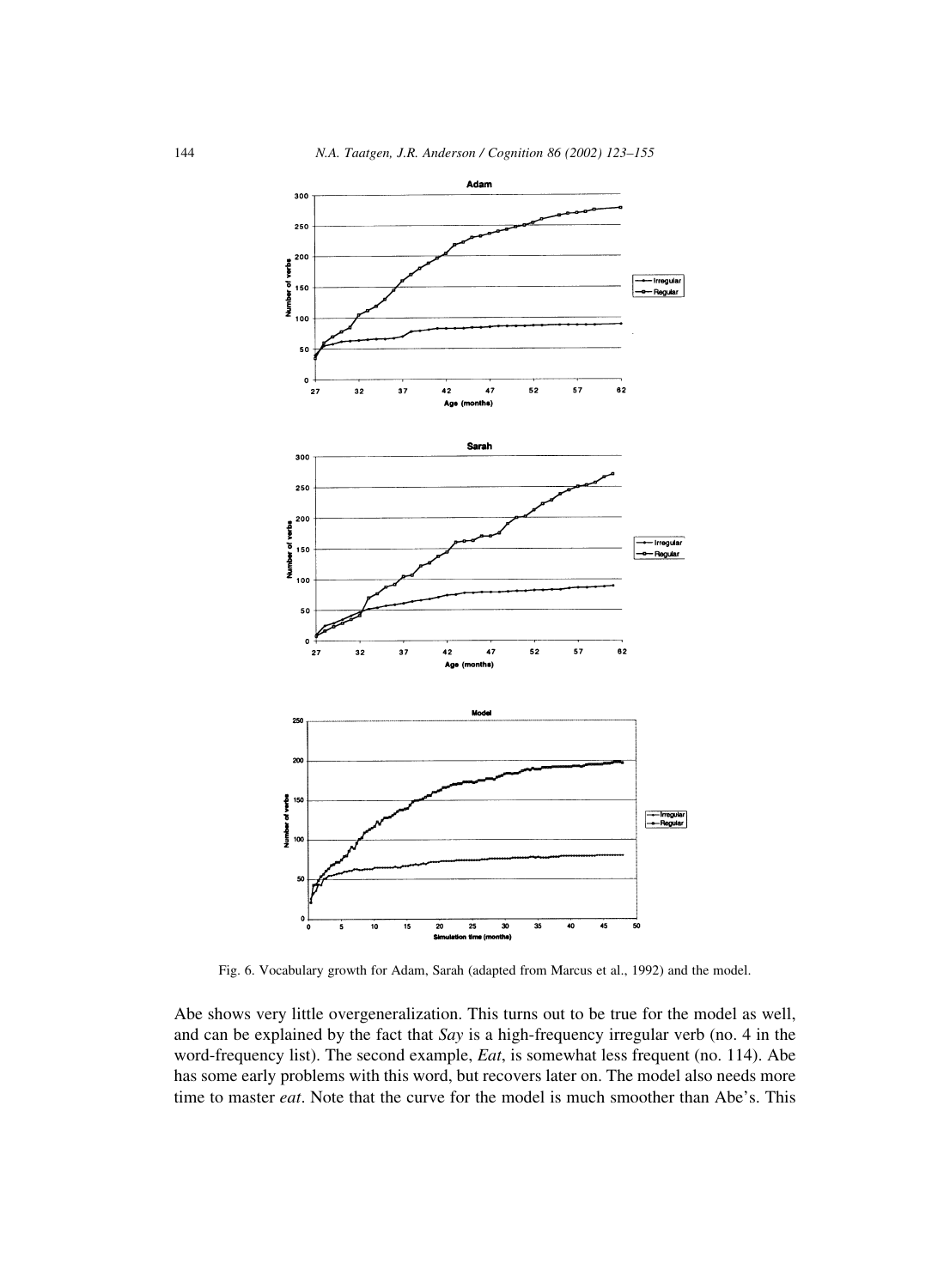

Fig. 7. Overregularization of individual words for Abe (adapted from Marcus et al., 1992) and the model.

may be attributed to the larger number of observations. For irregular words that Abe uses very little, his behavior is rather erratic, as exemplified by the words Draw and Win. This is true for the model as well (we took  $fly$  to match  $draw$ , because  $draw$  is actually fairly highfrequent, no. 73). The erratic patterns in low-frequency words can be attributed to the stochastics sampling procedure. These results concur with a study carried out by Stem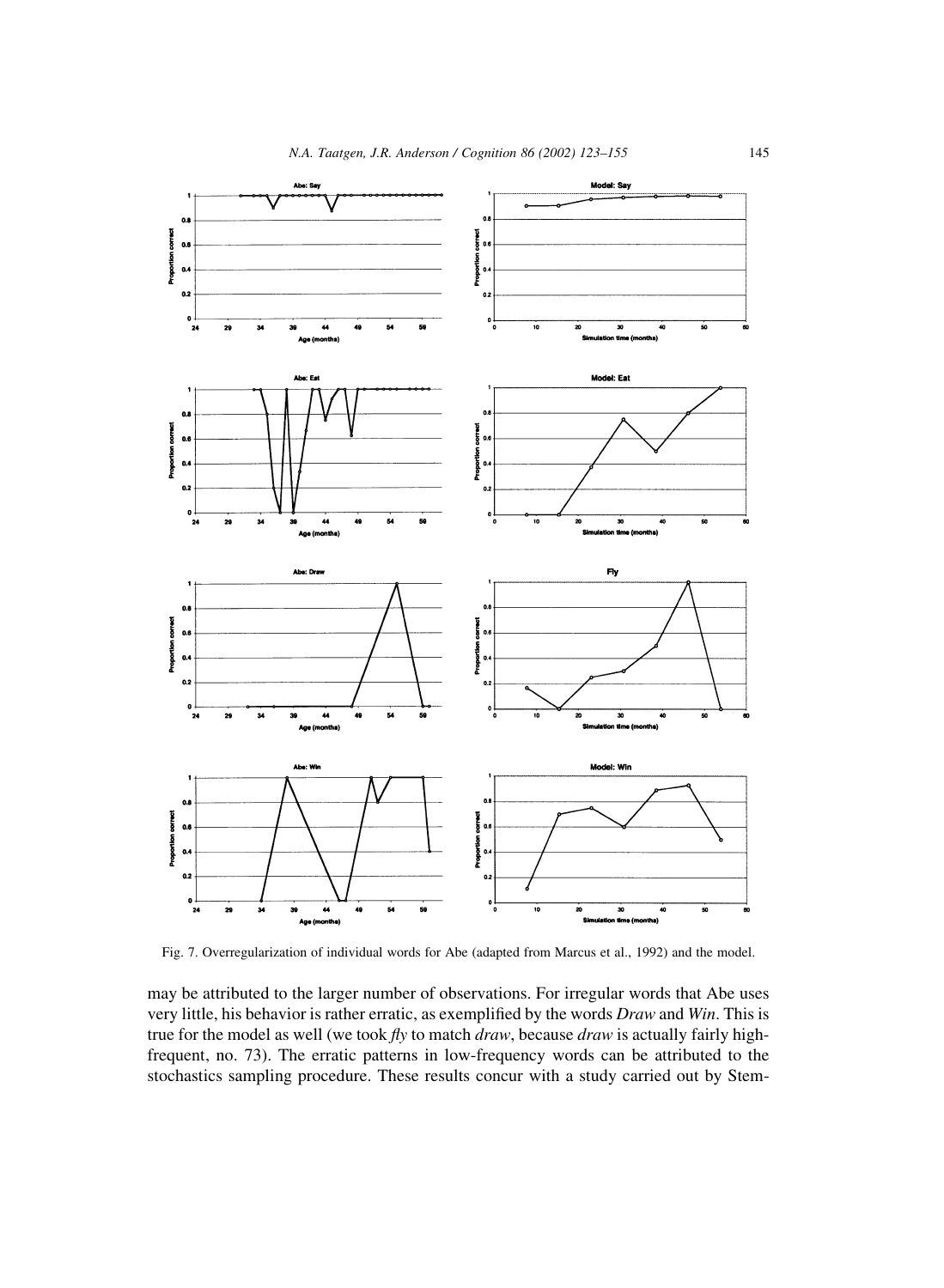berger and MacWhinney (1986), who found that inflection errors are much more frequent in low-frequency irregulars than in high-frequency irregulars.

In general, overregularization is most common for infrequent words. In the model this can be explained by the fact that low-frequency irregular forms have a lower activation, increasing the probability of a retrieval failure and subsequent regularization. Marcus (1996) reports that this is indeed the case: he found a correlation of  $-0.34$  between the frequency that parents use an irregular verb and the children's overregularization rate. This correlation is  $-0.59$  for the model (using the Francis and Kucera (1982) frequencies for the parental frequencies). This correlation is probably larger because the model is trained on and compared to the exact Francis and Kucera frequencies, while these are somewhat noisy estimates in the Marcus analysis.

# 4.4. Low-frequency regulars

The German plural shows that the default rule is not necessarily the dominant inflection. In order to investigate whether our model was capable of capturing the right rule, even if regular forms are of low-frequency, we took the same model but modified the input vocabulary, so that the type-frequency of regular verbs is below 10% (46 words), and the token-frequency below 5%. The model was run using exactly the same parameters. Fig. 8 shows the results of this simulation. Interestingly enough, the results are almost identical to the normal simulation, with the exception that the onset of overregularization is slightly later in the new simulation. The reason why the frequency of the default rule does not significantly affect the learning of the rule is that the rule, once learned, turns out to be a very effective rule.

Note that this model only demonstrates how a low-frequency default rule can be learned. The German plural itself is more complicated, as there are several different suffixes that compete as default rules. All of the non-default suffixes, however, are bound by specific linguistic constraints that limit their general applicability. Taatgen (2001) has made a more elaborate model of the competition among different default rules using the same type of model described here. Also note, as has already been remarked in Section 1, that the status of the default rule in German is still under debate (Hahn & Nakisa, 2000).

## 5. Comparison between neural network models and the ACT-R model

We will compare our model to the Plunkett and Marchman (1993) and Plunkett and Juola (1999) models, mainly because they explicitly model the U-shaped learning that our model focuses on (not all models do), but the comparisons may largely extend to other neural networks as well. Fig. 9 gives an overview of the processing assumptions made by both neural network models and the ACT-R model. Parts (a) and (b) of that figure represent the processes of perception and generation in the neural network models and parts (c) and (d) represent the corresponding processes in ACT-R. Both models only partially model all processes involved in interpreting and generating the past tense. The processes not modeled but assumed are indicated by dashed boxes. Both models focus on generating past tenses from stems. The reverse process, generating the stem given a past tense, is not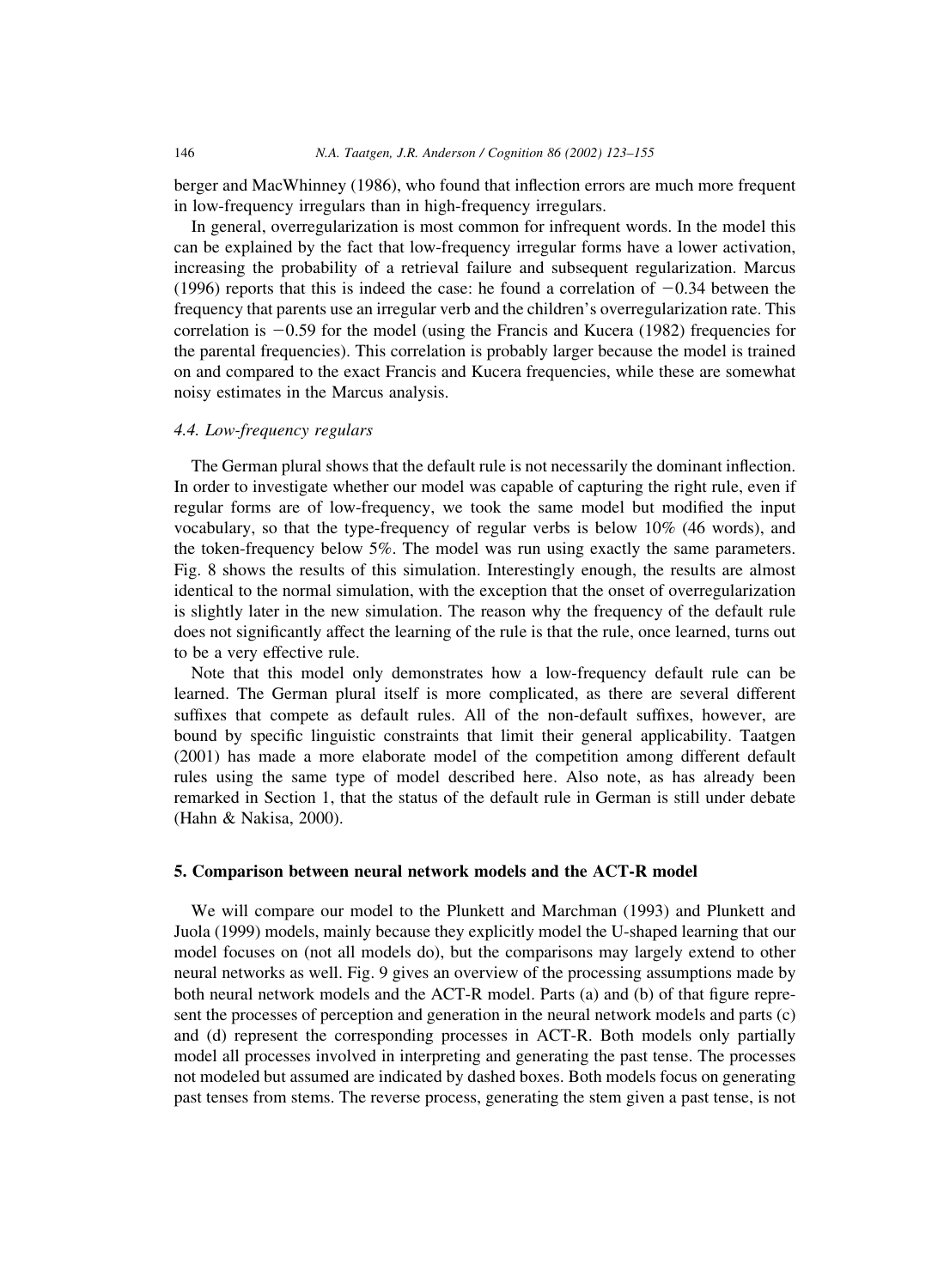modeled in either model. But both models assume that the results of this reverse transformation are available to the model. A difference in this aspect is that although the pasttense-to-stem transformation is not explicitly modeled in ACT-R, the declarative knowledge can be shared between perception and generation. The neural network model has to train a separate network to accomplish the task. Another advantage of the sharing of information is that the perception of the past-tense part of the process is much more simple and natural in ACT-R (part c) than neural models (part a). Whereas storing the example of the past tense in declarative memory is an automatic by-product of interpreting it, the neural network model has to make additional assumptions about a hypothesis generator that is not a necessary part of the interpretation process. An even more implausible part of this process is the input/uptake filter. A property of words in the real world is that some are really low-frequent. Also, the spacing between occurrences is not necessarily even: the same word may be used a number of times in a row, and then not turn up for several weeks. The input/uptake filter therefore has to do a number of jobs. It has to take care that the



Fig. 8. Results of the German plural simulation: (a) expected gains; (b) overregularization.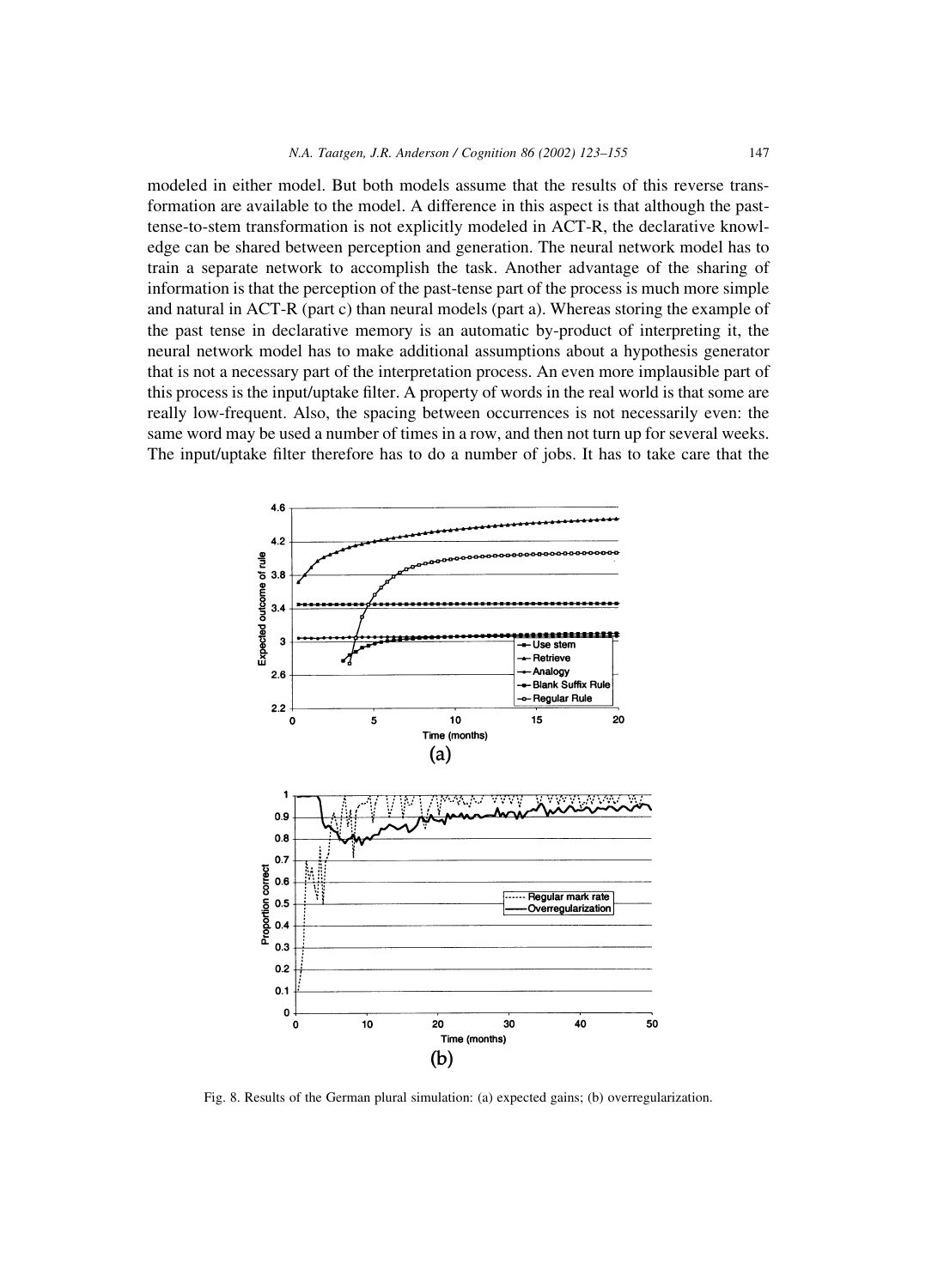vocabulary increases gradually, but often not according to the real growth curves like in Fig. 6, but rather a discontinuous or exponential curve. It also has to make sure lowfrequency verbs occur often enough, and high-frequency words do not occur too often. Filtering out high-frequency words is a doable job, but it is not clear whether lowfrequency verbs occur often enough in the input at all. The ACT-R model needs no such assumptions: all past tenses, whether previously known or not, are stored in declarative memory directly. The low-frequency regular run of the ACT-R model shows that it has the potential of capturing the German plural as well. It is doubtful whether neural network models can come up with an input/uptake account that is able to learn the regular rule in this case, and that still is plausible.

Both models also differ with respect to production. Where the neural network is passive in its production, with no learning going on, production is the main source of learning in



Fig. 9. Overview of the processing assumptions in neural network models and the ACT-R model. Dotted boxes are aspects of processing that are assumed, but not explicitly modeled.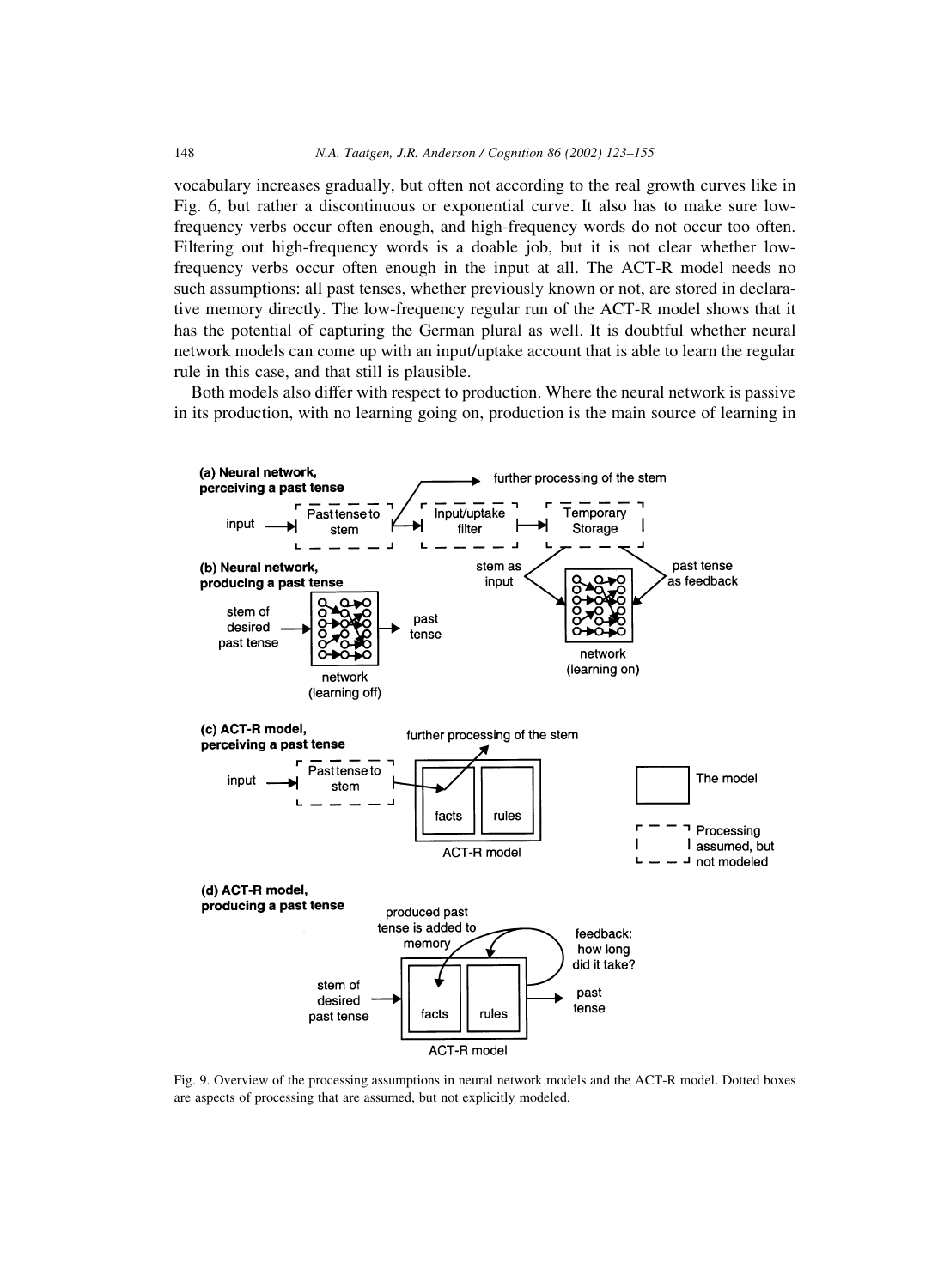the ACT-R model: it uses its internal feedback to adjust its strategies, and stores its own produced past tenses along with examples it has perceived. In learning in general, practice is a main component of the learning process.

Another issue mentioned in Section 1 is the critical mass hypothesis, on which neural network models rely. The ACT-R model is sensitive to the frequency of the regulars but does not depend on a critical mass of regulars. The learning of the regular rule relies on practice with the analogy strategy and sufficiently activated regulars. Both these conditions require a reasonably sized and activated vocabulary. As a consequence, the lowfrequency regular version of the model is later in learning the regular rule, because it takes more time to properly learn regular examples and use them in the analogy strategy.

#### 6. A model without any input

An interesting variation on the model presented here is to deprive it of all input, in order to see what happens in a minimal system. Since the model has no access at all to correct past tenses, it will have to invent them itself. As a consequence, it not only needs strategies that are usually associated with past-tense learning, but also some production rules that make up new past tenses. Hare and Elman (1995) have studied a variant of this situation. They started by training a network on past tenses in Early Old English. This network was used as a teacher for a new, generation 1, network. Consequently, the generation 1 network was used to train generation 2, up to generation 5. The result was that many low-frequency irregular verbs became regular verbs, a development that can also be observed in English itself. The model was, however, not able to come up with new irregular verbs, something that does happen in real language.

In our ACT-R model without input we added a production rule to generate new past tenses. This rule can do one of two things: it can modify the stem into something new (corresponding to an irregular past tense), or it can add a random suffix to the stem (corresponding to a regular past tense). Since several suffixes are generated by the model, there is a potential for multiple regular rules with different suffixes. Generating something new is an expensive strategy, so it has a high cost associated with it. The model will therefore prefer the other strategies as soon as they are reasonably productive. Another change in the model is that regular past tenses now have a penalty because they are longer, a fact that we mentioned earlier, but on which the previous model did not rely.

The simulation is set up similarly to the previous model: each 1000 seconds the model has to produce the past tense of a given word, and the model is run for 60 simulated months. Fig. 10 shows the proportion of times the model uses an irregular or a regular past tense for a certain word. It clearly prefers irregular forms for high-frequency words and regular forms for low-frequency words, as is observed in natural language. Due to the probabilistic nature of both the model and the selection of words from the vocabulary, there are many spikes in the graph, indicating infrequent words for which the model nevertheless prefers an irregular past tense and vice versa. Note that this particular model has no incentive to use the same past tense all the time, so it can use different forms of past tense without penalty.

Although this model receives no feedback at all, it is still interesting to look at the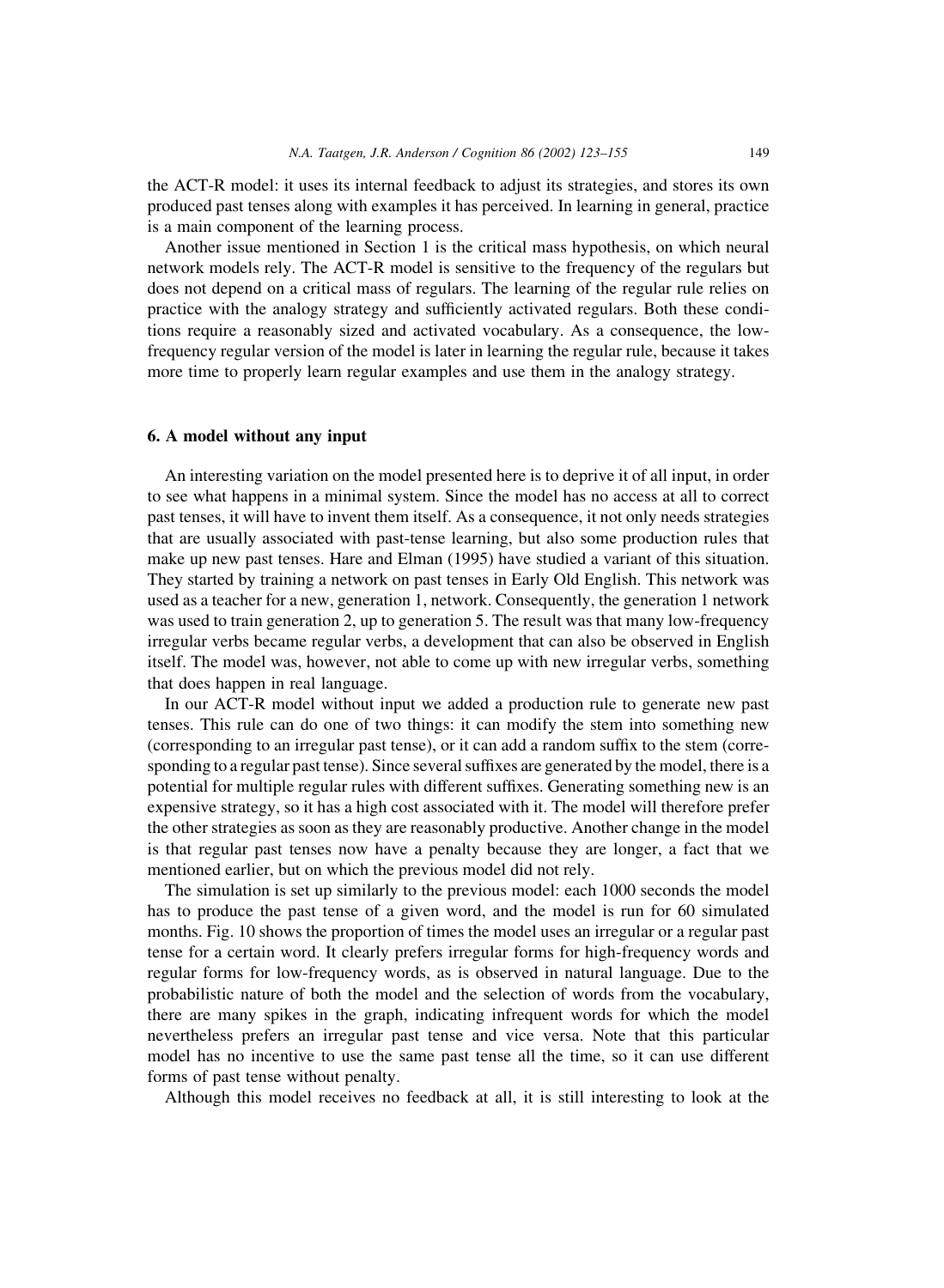

Fig. 10. Proportion of times the model chooses an irregular or a regular past tense for a certain word. Words on the x-axis are sorted by frequency as in Fig. 1.

tendency of the model to use irregular forms for verbs that are irregular in reality. The model has no way of knowing what words are regular or irregular, but irregular words generally have a high frequency, so the model will eventually favor irregular past tenses for these words. Fig. 11 plots how often the model chooses an irregular form for an irregular verb as opposed to a regular form. Two different runs are shown, because this model exhibits more randomness than the previous one. Interestingly enough, the model shows U-shaped learning. The run at the top of Fig. 11 actually shows three U-shapes, each corresponding to the learning of a different regular rule. In the bottom run in Fig. 11 regular rules are acquired earlier, at a time when still few past tenses are memorized. Therefore, the rules have a larger impact on performance, as exhibited by a deeper Ucurve.

While the no-feedback model does not represent the learning situation of the typical child, it nonetheless illustrates in a particularly clear way the forces driving the inflectional development of the model. It shows that without feedback, without any change in vocabulary, and without an empirically incorrect high token-frequency of regular words, one will tend to learn to inflect high-frequency words irregularly and low-frequency words regularly. Moreover, the U-shaped learning is caused by a model that only tries to learn production rules and memorize examples at the same time. The initial appearance of overregularization simply reflects the greater scope of the regular rule while the reduction of overregularization reflects the greater efficiency of the irregular construction.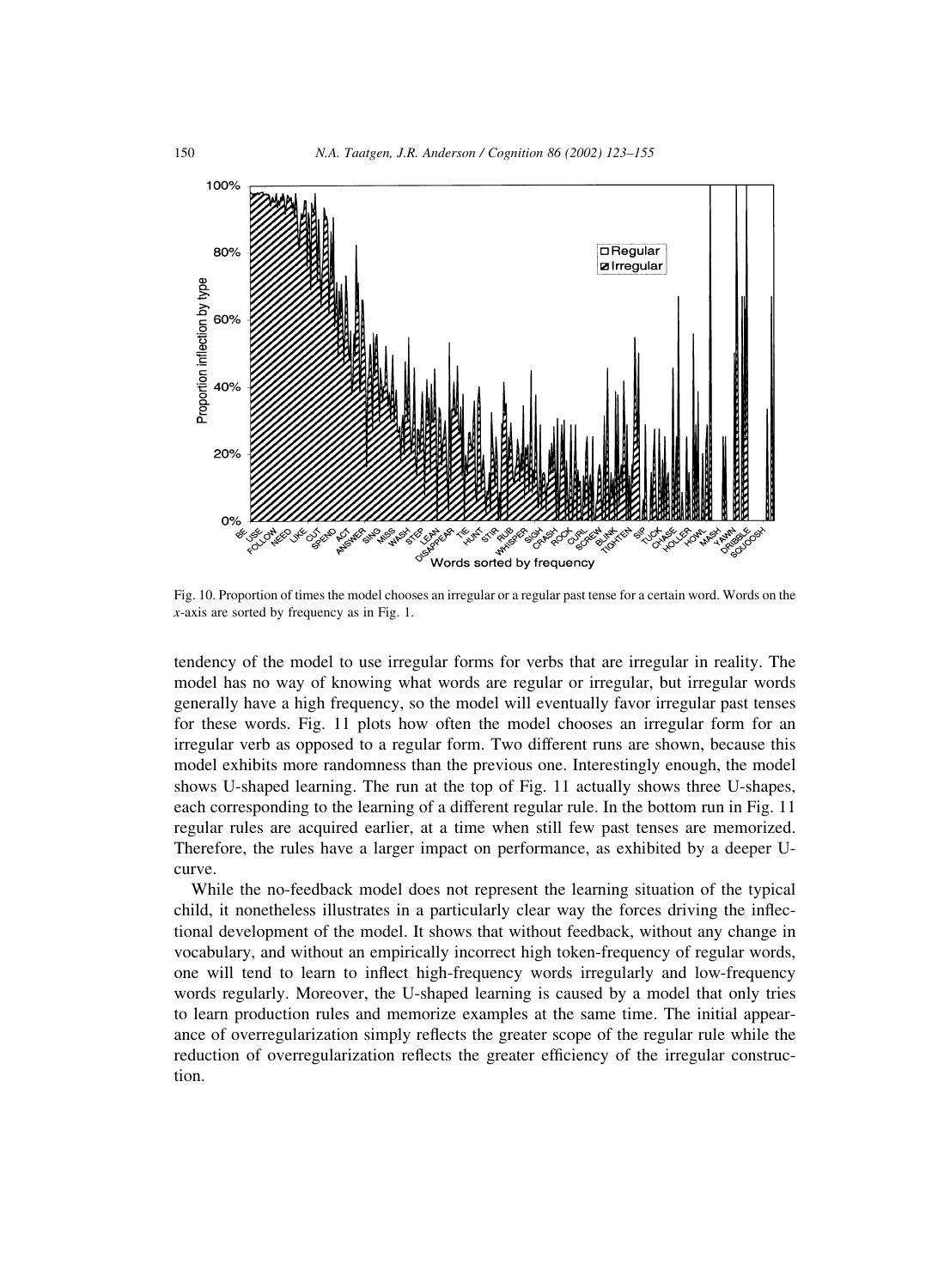

Fig. 11. Proportion of times the no-feedback model produces an irregular past tense for an irregular verb as opposed to producing a regular past tense. Two different runs of the model are depicted. The moments new regular rules are learned are indicated by arrows.

## 7. Conclusions

The basic hypothesis underlying the models presented in this paper is that regular and irregular forms each have their own advantages. Irregular forms are more effective as long as their use is frequent enough, while regular forms always work at a slightly higher cost. Concurrent with this trade-off is the trade-off between retrieval and the use of a rule. Retrieval is more efficient, since using a rule requires phonetic post-processing, but retrieval is possible only if an example is available from memory. Each of these trade-offs can explain much of the data associated with the learning of past tenses, without the need for further assumptions about the ratio between regulars and irregulars, feedback or the growth of the vocabulary. Instead the model is capable of generating the growth of vocabulary instead of prerequiring it. The models discussed in this paper do not model words at the level of phonetics. We believe that for this model, its simplicity is a virtue because it makes more transparent the critical forces at work. The basic phenomena of learning irregular and regular past tenses can be explained by the small set of principles on which the model is based. It is however interesting to observe that words ending in a -d or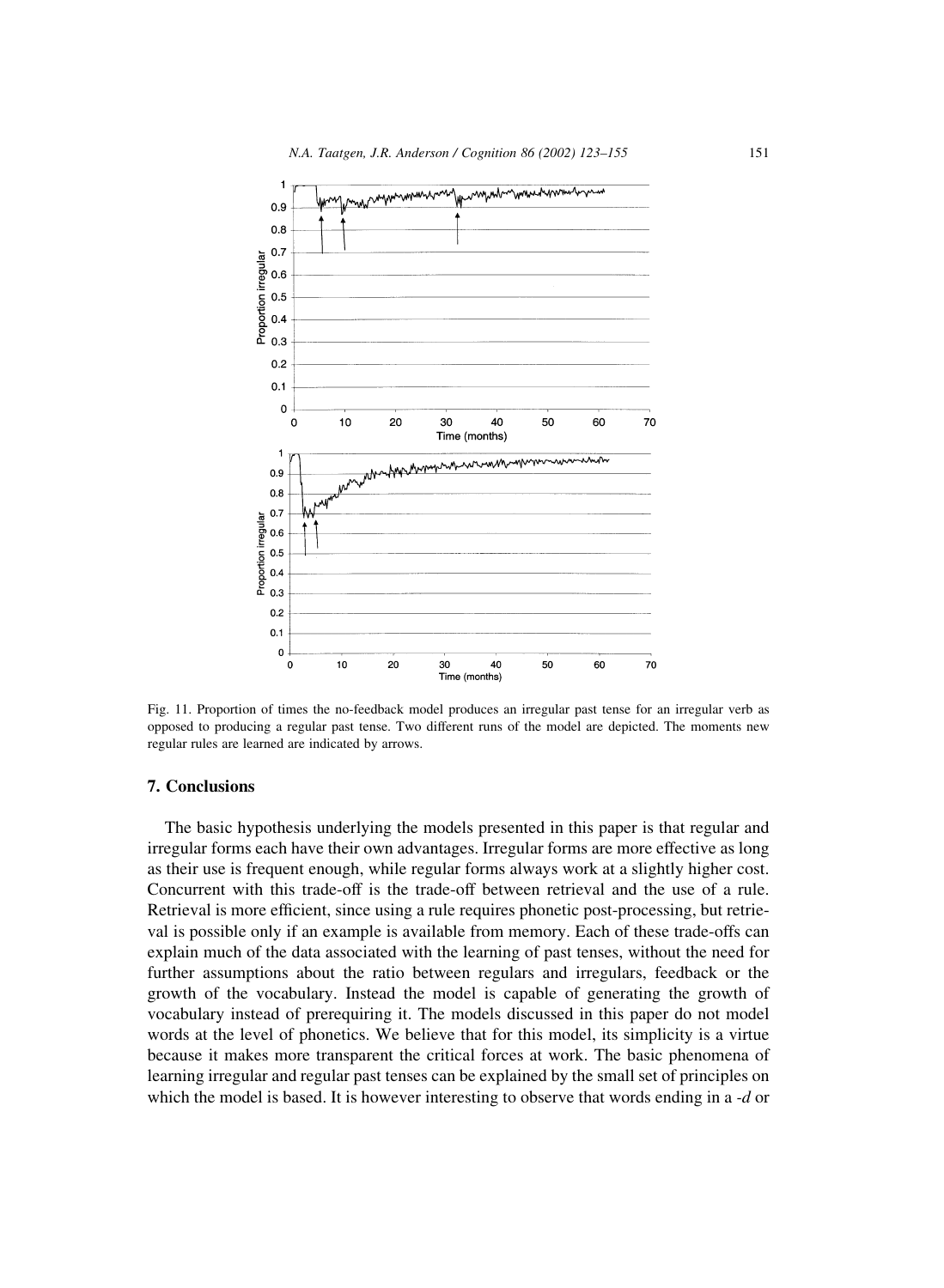-t are more often irregular (35% of the irregulars end with a -d or -t, as opposed to 11% of the regulars). This can be explained by the fact that for these words the additional costs of regularization are higher than other words, since the -ed has to be pronounced as a separate syllable instead of just an added phoneme.

The fact that all three models (majority default, minority default and no input) exhibit similar behavior, despite their differences, may raise the criticism that the behavior is purely produced by the mechanics of the model. Instead, the behavior of the model depends on the characteristics of the input (or, in the no input model, the characteristics of the forms it is allowed to generate). If, in the language, there is a systematic way to inflect a word without incurring any penalties (phonetic or pronunciation), this rule would dominate behavior. Also, if no pattern of inflection can be found that can be applied to all words, the use of a rule will be limited or absent. To summarize, the fact that the model learns a rule is not because it is an innate process, but because the combination of the structure of the environment and the striving of the cognitive system for efficiency (both time and memory) makes the learning of a rule the best solution.

The views expressed in this model largely coincide with the dual-representation account as offered by Pinker and Marcus. It can fill in some of the gaps in this account. It shows how the regular rule can be learned by analogy. It explains rather than assumes that blocking, implemented by the retrieval strategy, dominates the regular-rule strategy. It offers an explanation for why it takes so long to find the right balance between examples and the regular rule. The main reason is the lack of feedback. But another reason is the fact that the regular rule serves an important function at the stage in learning where the child has only memorized a few of the irregular past tenses. It allows a child to communicate the past tense reasonably efficiently although it has mastered only a fraction of the vocabulary. A third reason is the fact that children learn their own errors (see also Platt  $\&$  MacWhinney, 1983). Correct irregular past tenses have to compete in memory with overregularizations. This offers an explanation for the phenomenon that correcting a child doesn't seem to help, exemplified by the following exchange reported by Cazden (1972).

Child: My teacher holded the baby rabbits and we patted them.

Adult: Did you say your teacher held the baby rabbits?

Child: Yes.

Adult: What did you say she did?

Child: She holded the baby rabbits and we patted them.

Adult: Did you say she held them tightly?

Child: No, she holded them loosely.

In this exchange the number of past tenses produced by the child equals the perceived examples from the environment, so both the wrong and the correct form are strengthened equally. Neural network models will have trouble accounting for this, as no learning occurs during production, and continued perception of the correct example should reinforce the right behavior quickly.

The penalty for overregularization is very small: it is slightly less efficient than using the proper irregular form and it takes time to fully exploit this difference. Pinker (1999) offers a related view on irregular words. According to his account, irregular words stem from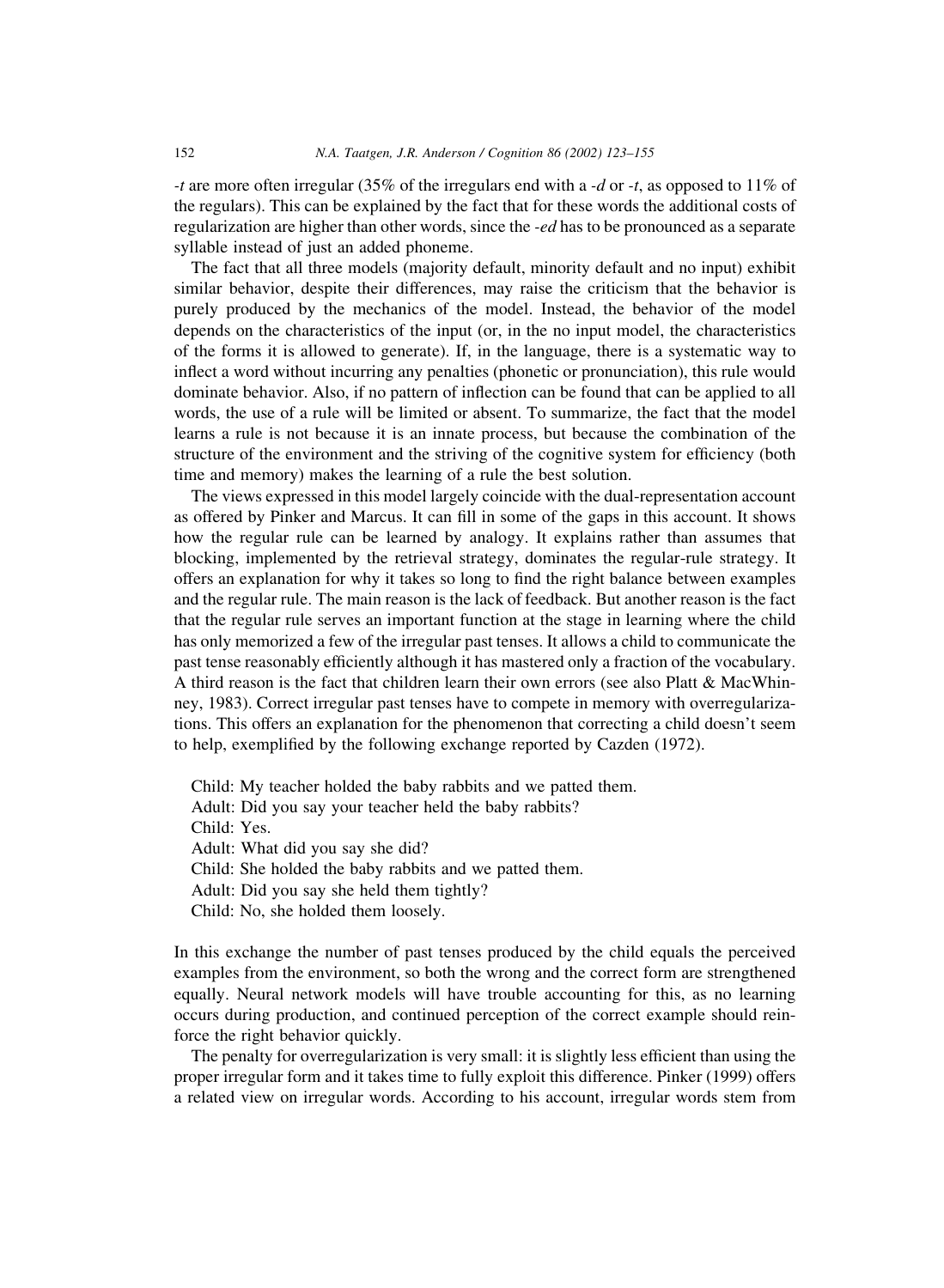earlier versions of the language and survive because they have a high frequency, as opposed to low-frequency words that are regularized. As Pinker acknowledges, this cannot explain why new irregular verbs enter a language (e.g. dive-dove, catch-caught). If irregular verbs would be a historical matter entirely, they would all gradually disappear.

In general people seem to strive for short-cuts in language as long as this does not lead to communication problems. The first thing a novice in a new organization has to learn is all the acronyms his or her new colleagues use to refer to the various departments and services in the company (e.g. the Groningen University uses "DOOP" to refer to the Department of Research, Education and Planning). Within the company all these acronyms are highfrequency words. The novice, however, will initially suffer from a version of overgeneralization by using the full title of the department as opposed to the acronym. Another recent abbreviation is using *gonna* for *going to* and *wanna* for *want to*. According to Tabor (1994), the frequency of use of the verb want has increased in the past few centuries, especially in conjunction with to. Although these contractions are heavily constrained by syntax, the increased frequency of the combination has made memorizing the abbreviation at least a potential solution.

The example of want to shows the potential and the limitations of the model. It cannot explain how syntactic constraints can be satisfied to make contraction possible at all, but it can explain that contraction may become a viable option as the frequency of use increases. As the model is implemented in a general cognitive architecture, constraints due to phonetics, syntax or semantics are not captured as long as a general phonetic, syntactic or semantic framework isn't part of the model. U-shaped learning on the other hand can be explained by general principles of information processing and learning. Recent work by Misker and Anderson (2002) shows that ACT-R is capable of modeling aspects of language acquisition based on linguistic constraints, in their case constraints provided by Optimality Theory (Prince & Smolensky, 1993).

We believe that we have presented a new model of the past tense that has some interesting advantages over existing models. Although it uses two types of representation, its overall processing schema is much more parsimonious than the schema neural networks use (Fig. 9). All the ingredients that are used for the model, among which are the two memory systems, are parts of the ACT-R architecture, which has been validated through extensive separate experiments, or part of the ACT-R modeling tradition, like instance-based learning and the use of analogy. The model can explain U-shaped learning in different situations, and uses a feedback-schema that, when extended to other situations, may help to shed more light on the general question of the learnability of language.

## Acknowledgements

This research was supported by a NATO-Science Fellowship awarded to Niels Taatgen by the Netherlands Organization for Scientific Research (NWO) and by ONR grant N0014-96-I-0491. The authors would like to thank Brian MacWhinney, Jay McClelland, Gary Marcus and Steven Pinker for their comments on an earlier draft of the paper.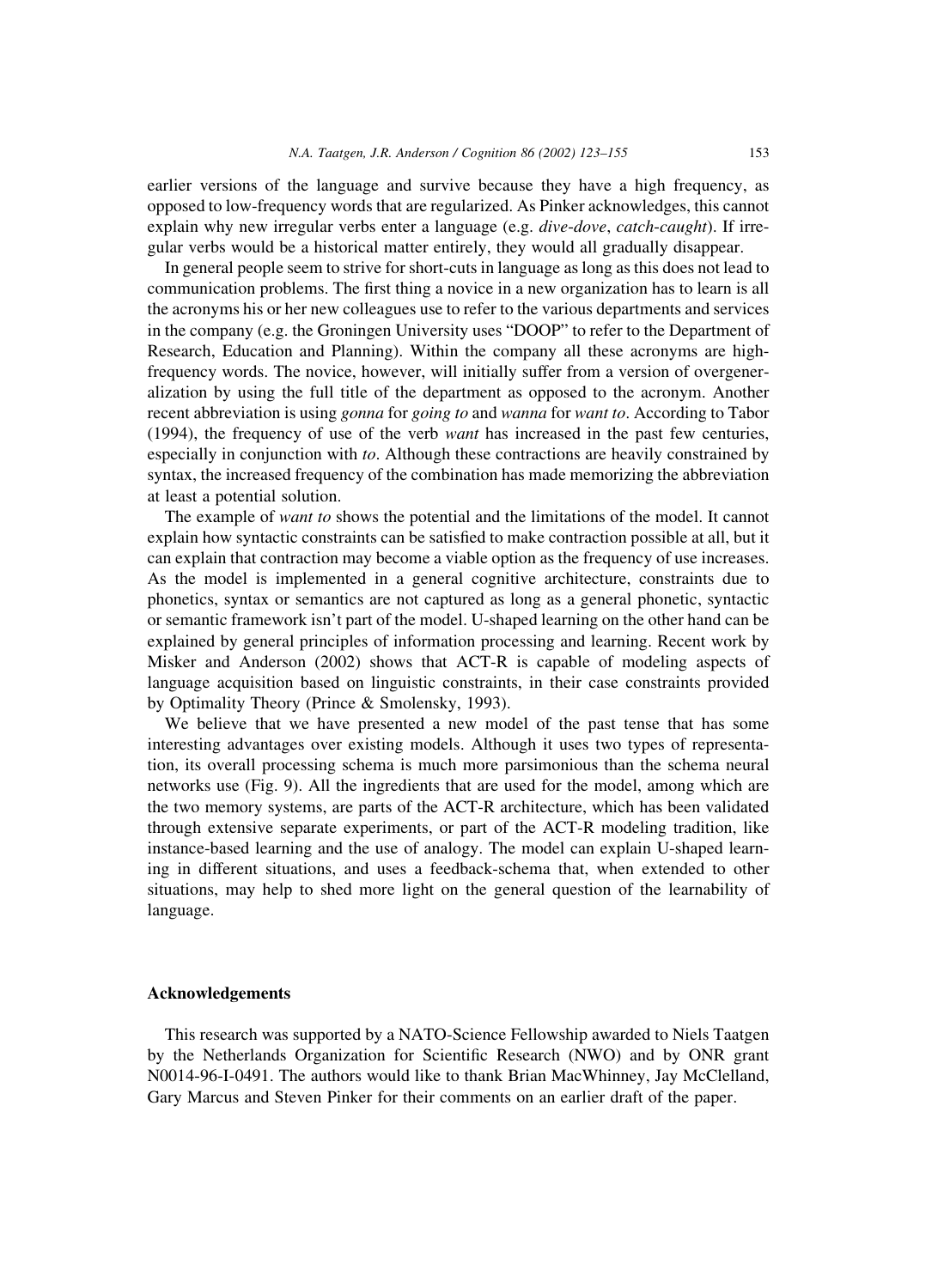# Appendix A

The models are available on the internet by following the "published models" link on the ACT-R webpage: http://act.psy.cmu.edu/.

The model uses the following parameters (see Table 1):  $F = 0.5$ ,  $f = 0.25$ , tau = 0.3, noise on expected outcome is 0.085,  $d = 0.4$ ,  $G = 5$ ,  $W = 0.5$  (this parameter indexes the contribution of the context to the activation), noise on activation is 1.6 but decreases during the run for individual chunks, proceduralization occurs after 25 experiences with the parents rules, optimized learning is on. The phonetic post-processing cost is set to 0.6 (this cost is assigned to the analogy strategy, but is inherited by any rules that are specialized on the basis of analogy), and the cost of non-inflection (use of the present tense as the past tense, so making it necessary to indicate past tense by some other means like "yesterday") is set to 0.9. The following learning mechanisms are switched on: base-level learning, production parameter learning and production learning. Associative learning was switched off because it didn't contribute anything to the model and only slowed it down, while strength learning was switched off because it is obsolete in the new production learning mechanism. For the purposes of Fig. 6, a threshold of  $-3.5$  was used to determine whether or not a word was part of the vocabulary of the model.

Although Figs. 2 and 3 show just a single run of the model, runs do not differ very much from each other, the main difference being the moment the regular rule is discovered. Fig. 5 gives some impression of the variance.

#### References

Anderson, J. R. (1990). The adaptive character of thought. Hillsdale, NJ: Lawrence Erlbaum.

Anderson, J. R. (1993). Rules of the mind. Hillsdale, NJ: Lawrence Erlbaum.

- Anderson, J. R., & Lebiere, C. (1998). The atomic components of thought. Mahwah, NJ: Erlbaum.
- Burzio, L. (1999). Missing players: phonology and the past-tense debate. Unpublished manuscript, Johns Hopkins University at Baltimore, MD.
- Cazden, C. B. (1972). Child language and education. New York: Holt, Rinehart and Winston.
- Clahsen, H., Rotweiler, M., Woest, A. & Marcus, G.F. (1992). Regular and irregular inflection in the acquisition of German noun plurals. Cognition, 45, 225–255.
- Francis, W. N., & Kucera, H. (1982). Frequency analysis of English usage: lexicon and grammar, Boston, MA: Houghton Mifflin.
- Hahn, U., & Nakisa, R. C. (2000). German inflection: single route or dual route? Cognitive Psychology, 41, 313– 360.
- Hare, M., & Elman, J. L. (1995). Learning and morphological change. Cognition, 56, 61–98.
- Lebiere, C., Wallach, D., & Taatgen, N. A. (1998). Implicit and explicit learning in ACT-R. In F. Ritter & R. Young (Eds.), Proceedings of the second European conference on cognitive modelling. Nottingham: Nottingham University Press.
- Ling, C. X., & Marinov, M. (1993). Answering the connectionist challenge: a symbolic model of learning the past tenses of English verbs. Cognition, 49 (3), 235–290.
- Logan, G. D. (1988). Towards an instance theory of automization. Psychological Review, 22, 1–35.
- MacWhinney, B. (1978). The acquisition of morphophonology. Monographs of the Society for Research in Child Development, 43 (1), 1–123.
- MacWhinney, B., & Leinbach, J. (1991). Implementations are not conceptualizations: revising the verb learning model. Cognition, 40, 121–157.